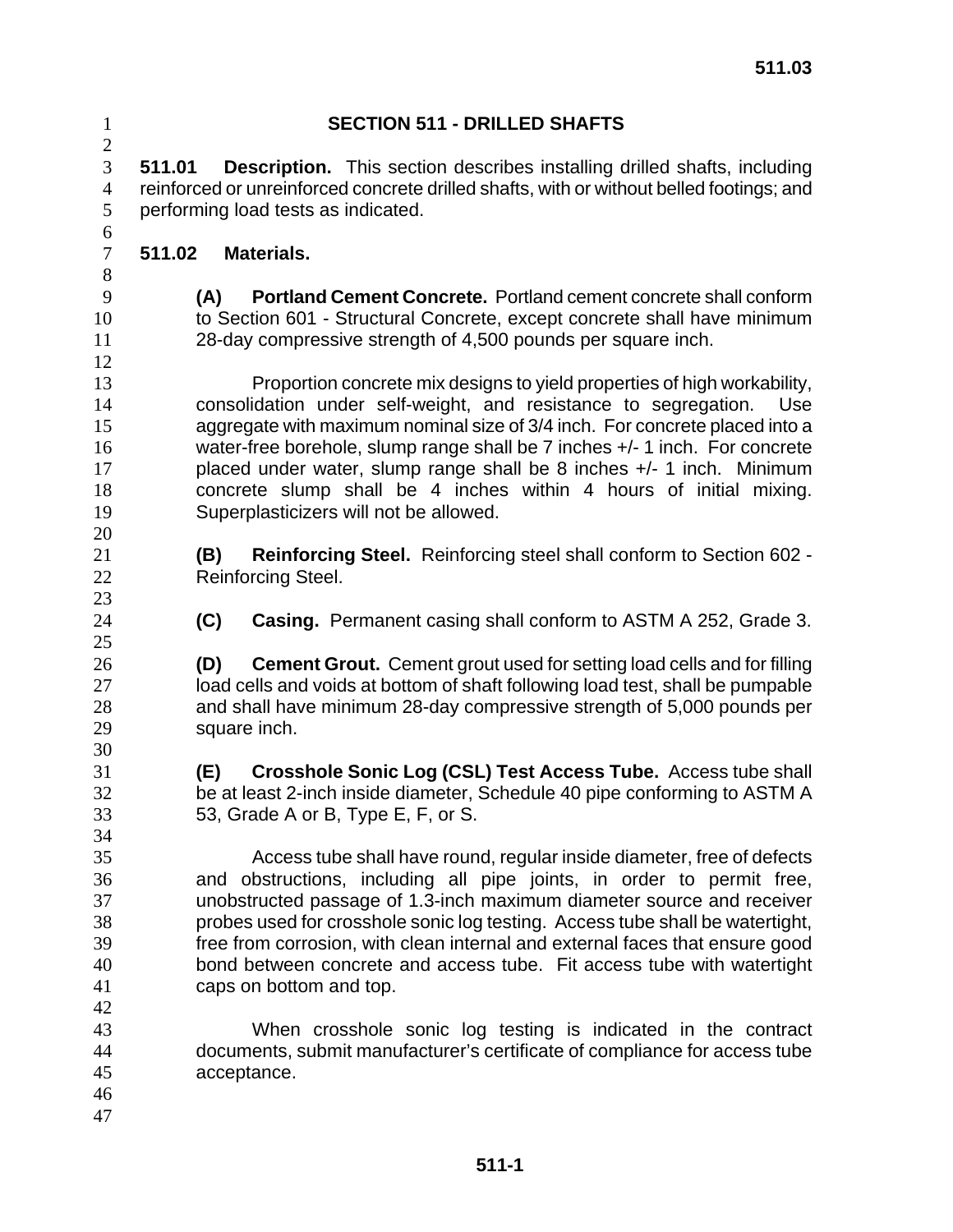#### **511.03 Construction.**

- **(A) Prequalification of Drilled Shaft Contractor.** At the time of bid, meet requirements of Subsection 102.01 - Prequalification of Bidders and requirements of this subsection as follows:
- **(1) Experience Record.** Submit experience record demonstrating the drilled shaft contractor has successfully completed at least three projects in the last three years, in which drilled shafts of diameter and length similar to those shown in the contract documents were installed. Include in list of projects, names and phone numbers of owner's representatives who can verify the drilled shaft contractor's participation on those projects. Drilled shaft contractor shall have on its payroll, supervisory personnel who have participated in drilled shaft construction, similar to the type proposed, for duration of at least three years within the last 10 years.

**(2) Examination of Work Site.** Submit signed statement that the drilled shaft contractor has inspected both project site and subsurface information, including soil or rock samples made available in the contract documents.

**(B) Preconstruction Requirements.**

**(1) Installation Plan.** No later than 30 days after contract award, submit installation plan that includes the following:

**(a)** Name and experience record of drilled shaft superintendent who will be in charge of drilled shaft operations for this project. Drilled shaft superintendent shall have minimum three years experience within the last 10 years in drilled shaft construction similar to type proposed.

**(b)** List of proposed equipment, including cranes, drills, augers, bailing buckets, final cleaning equipment, tremies, or 82 concrete pumps, and casing.

**(c)** Details of construction operation sequence and shaft construction sequence in bents or groups.

**(d)** Details of shaft excavation methods, including proposed drilling and shaft cleanout methods, and excavated material disposal plan.

**(e)** Details of methods to ensure shaft stability, including prevention of caving or bottom heave using casings or other means accepted by the Engineer. If casings are to be used, submit dimensions and detailed installation and dewatering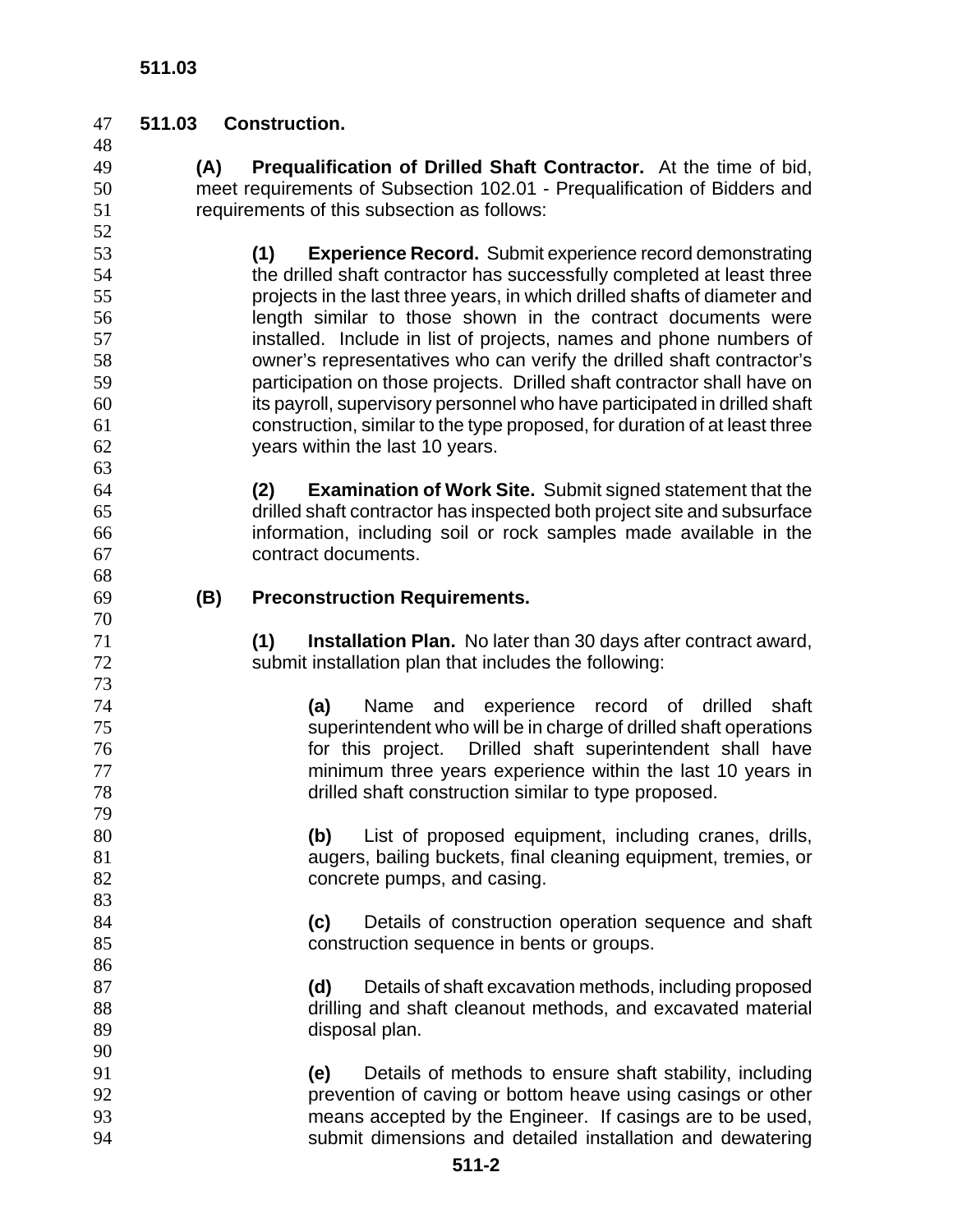procedures for permanent and temporary casings; and removal procedures for temporary casings.

**(f)** Details of reinforcement placement, including support and centralization methods.

**(g)** Details of concrete placement, including proposed operational procedures for free fall, tremie, or pumping methods.

**(h)** Details of required load tests, including equipment, procedures, and recent calibrations for jacks or load cells 107 supplied by the Contractor.

**(i)** Proposed concrete mix design, including expected strengths at 3, 7, and 28 days. Submit test results of both a **11** trial mix and a slump loss test, conducted by State-accepted 112 testing laboratory using methods specified in Subsection 601.03(B) – Design and Designation of Concrete. Tests shall demonstrate that concrete meets 2-hour plasticity requirement at expected ground ambient temperature and at highest expected ambient air temperature (two separate slump loss 117 tests required).

**(j)** Test results from laboratory measurements of the ultrasonic pulse velocity, performed in accordance with ASTM C 597, on 3-day, 7-day, and 28-day concrete trial mix samples described in Subsection 511.03(B)(1)(i).

The Engineer will evaluate drilled shaft installation plan for conformance with the contract documents. Within 21 days after plan receipt, the Engineer will notify the Contractor of additional information required, including if applicable, changes necessary to meet requirements of the contract documents. The Engineer will reject parts of installation plan that are unacceptable. Resubmit changes for re-evaluation. Procedural acceptance given by the Engineer shall be 131 subject to trial in the field.

- **(2) Protection of Existing Structures.** Prevent damage to existing structures and utilities. Include the following preventative measures:
- **(a)** Select construction methods and procedures that will **prevent caving of shaft excavation.**
- **(b)** Monitor and control vibrations from construction activities, such as driving casing or sheeting, or drilling shaft.
	- **511-3**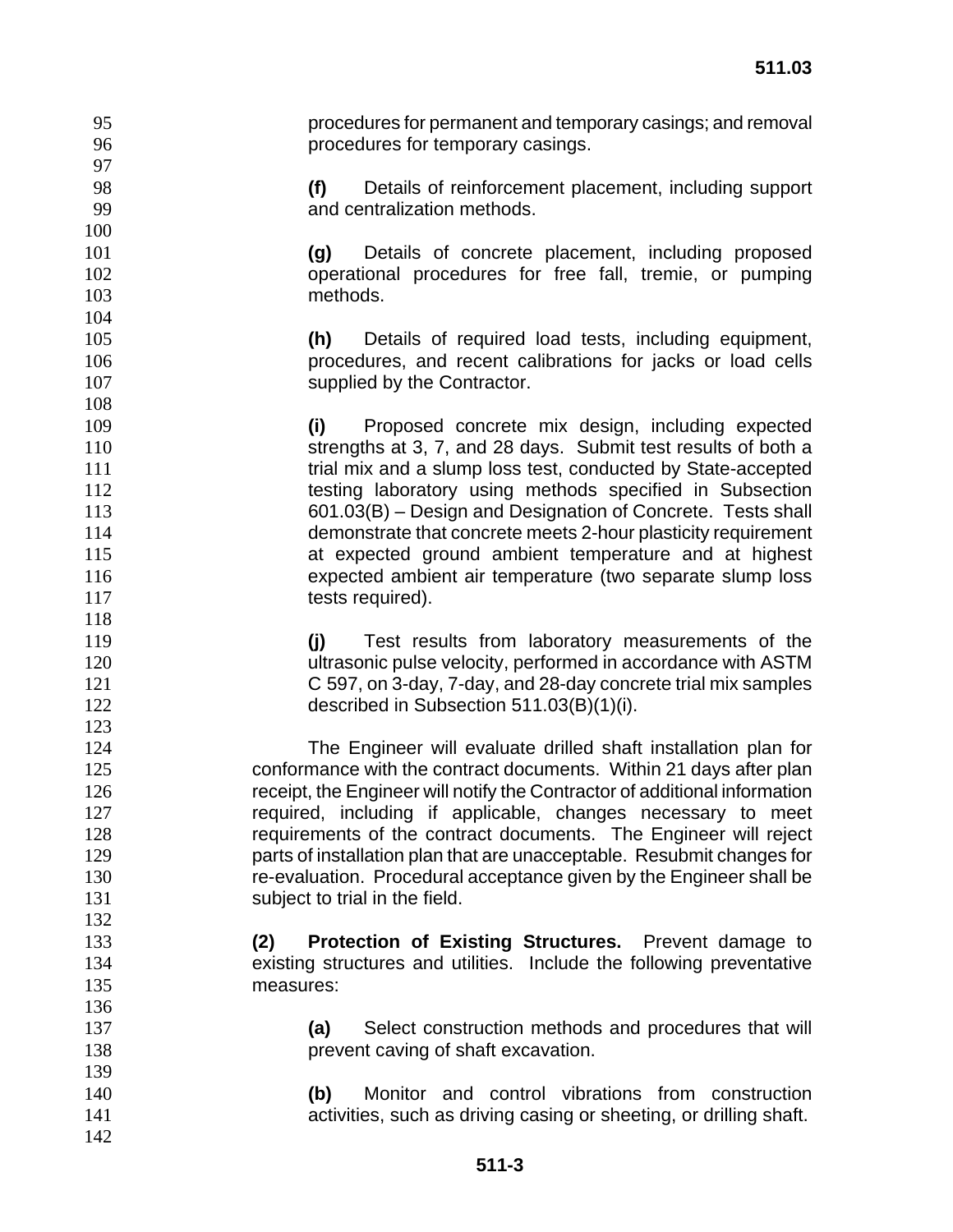**(3) Trial Shaft Installation.** Demonstrate adequacy of proposed methods and equipment by successfully constructing an unreinforced 145 trial shaft, of each shaft diameter to be installed, in accordance with contract documents. Position trial shaft away from production shafts, at location shown in the contract documents, or as ordered by the Engineer. Drill trial shaft to maximum depth shown in the contract documents. When belling is required in the contract documents, ream bells at specified trial shaft holes to establish feasibility of belling in a 151 specific soil stratum. 

If the Engineer rejects trial shaft due to deviation from requirements of the contract documents, alterations to proposed methods and equipment may be required. Drill additional trial holes to demonstrate adequacy of altered construction methods or equipment at no increase in contract price or contract time. Once the Engineer has accepted trial shaft and has authorized construction of production shafts, do not deviate from accepted methods or equipment without 160 the Engineer's written approval.

Fill trial shaft hole with unreinforced concrete, using method proposed for production shaft construction. Cut off concreted trial shafts 2 feet below finished grade and leave in place. Restore disturbed areas at trial shaft sites to original condition, unless **otherwise specified.** 

# **(C) Construction Requirements.**

**(1) Construction Sequence.** Excavate for structure footings supported by drilled shafts and place embankment fills before drilling shaft. Do not cap drilled shafts before placing fills as near to final grade as possible. Leave ungraded only those areas needed to 174 construct caps.

Before placing footing concrete, repair disturbances to footing area caused by shaft installation. Maintain minimum 12-feet, edge-to-edge separation between new shaft to be drilled and existing open shaft.

**(2) Construction Methods.** Construct drilled shafts and bell footings using the following methods, in accordance with the contract documents.

**(a) Dry Construction Method.** The dry method includes drilling shaft excavation, removing accumulated water and **187** loose material from the excavation, placing reinforcing cage, and concreting shaft in a dry excavation. Dry excavation is defined as an excavation where maximum depth of water does not exceed 3 inches.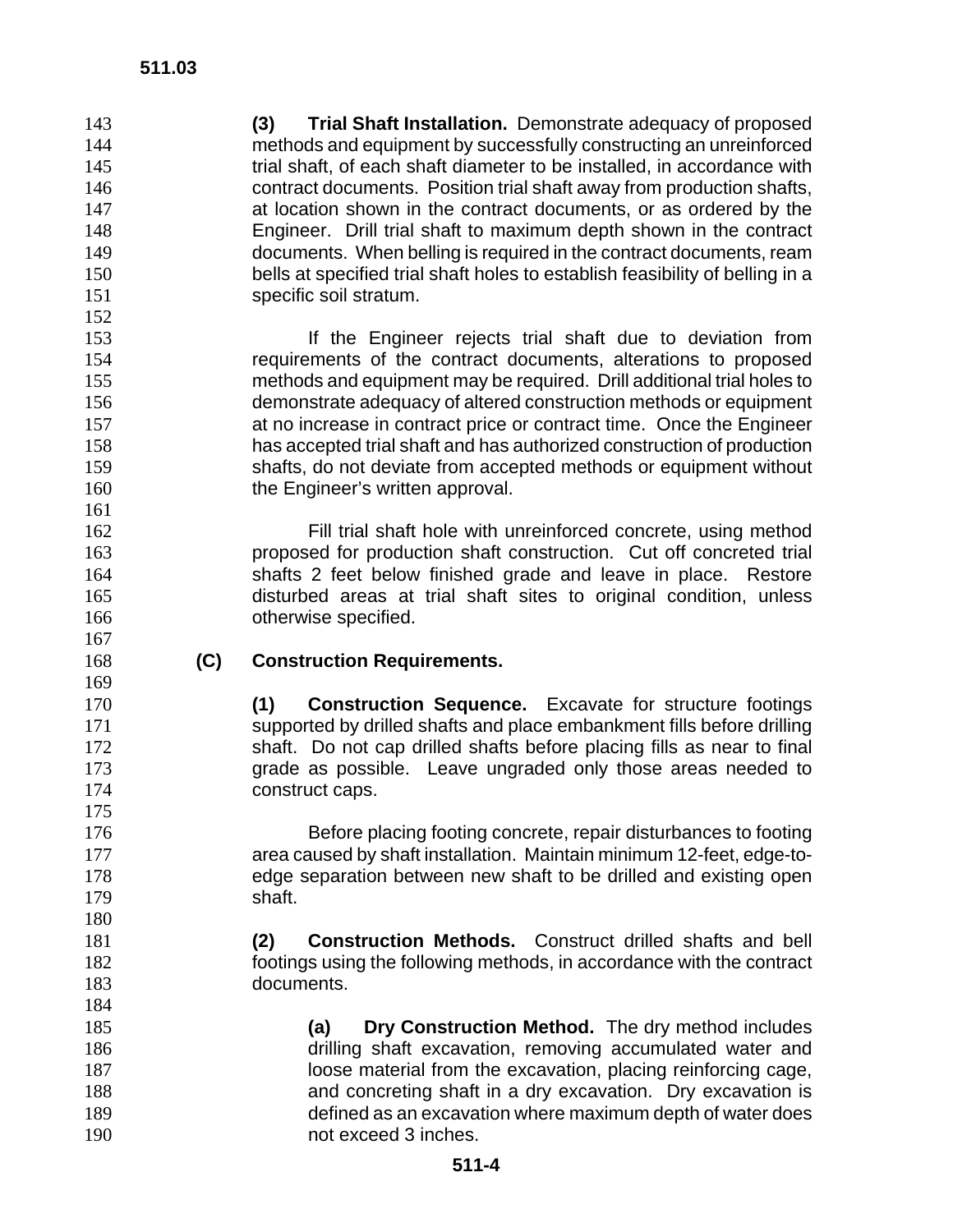**(b) Wet Construction Method.** This method includes using water to maintain stability of shaft perimeter while advancing excavation to final depth, and placing reinforcing 195 cage and shaft concrete.

Reuse drilling water only if permitted by the Engineer and contingent upon control of unit weight to no more than 62.5 pounds per cubic foot and Marsh funnel viscosity to not more 200 than 27 seconds per quart, at the time drilling water is introduced into the borehole.

For drilled shafts in open water areas, extend exterior casings from above water elevation into the ground. Install exterior casing in a manner that will produce a positive seal at bottom of casing, such that no intrusion or extrusion of water or other materials occurs into or from shaft excavation.

**(c) Casing Construction Method.** The temporary casing method may be used when dry or wet construction methods **are inadequate.** Use permanent casing method only when required by the contract documents or authorized by the Engineer. Casing may be placed either in a predrilled hole or advanced by twisting, driving, or vibrating, before cleaning 215 casing.

### **(3) Excavation.**

**(a) General.** Excavate shafts at locations, and to dimensions shown in the contract documents. When material encountered during excavation differs from that anticipated in drilled shaft design, adjust shaft tip elevation, after acceptance 223 by the Engineer.

**1. Construction Method Log.** Maintain construction method log during shaft excavation. Submit method log within 24 hours of shaft drilling completion. Include the following information:

**a.** Excavation diameters.

**b.** Equipment used, excavation rate, and difficulties encountered.

- **c.** Description and approximate top and bottom elevations of each type of soil or rock material encountered.
	- **511-5**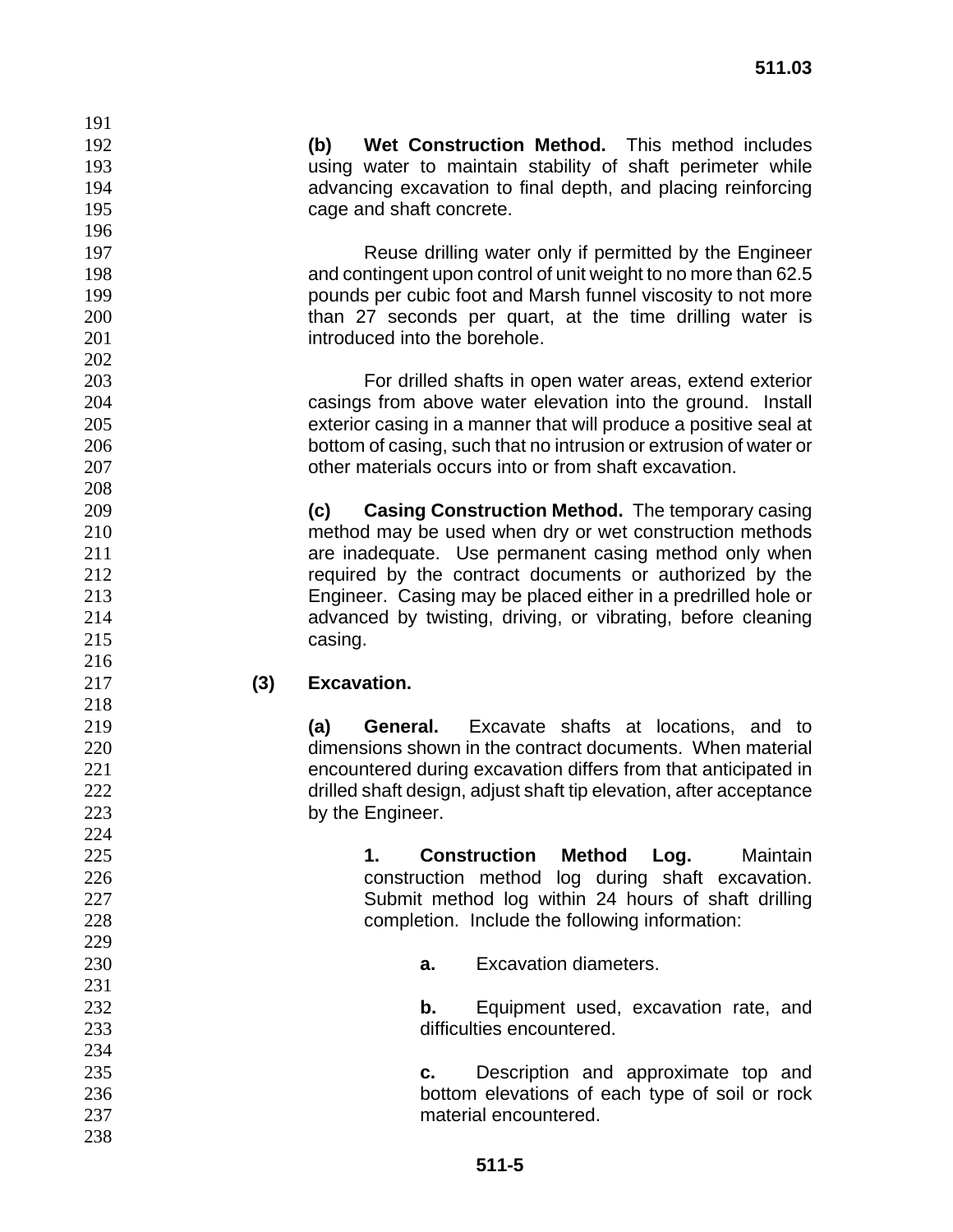| 239             |    | d.             | Elevation and approximate rate of any                       |
|-----------------|----|----------------|-------------------------------------------------------------|
| 240             |    |                | seepage or groundwater.                                     |
| 241             |    |                |                                                             |
| 242             |    | е.             | Remarks.                                                    |
| 243             |    |                |                                                             |
| 244             | 2. |                | <b>Cofferdams.</b> On projects with cofferdams,             |
| 245             |    |                | provide certified diver to inspect cofferdam conditions     |
| 246             |    |                | when the contract documents require a concrete seal.        |
| 247             |    |                | Before placing concrete seal, inspect cofferdam interior    |
| 248             |    |                | periphery. Inspect each sheeting indentation and            |
| 249             |    |                | around each drilled shaft.                                  |
| 250             |    |                |                                                             |
| 251             | 3. |                | Dispose of excavated material as specified in               |
| 252             |    |                | Section 203 - Excavation and Embankment.                    |
| 253             |    |                |                                                             |
| 254             | 4. |                | When shown in the contract documents,                       |
| 255             |    |                | excavate bells, by mechanical methods, to form bearing      |
| 256             |    |                | area of the size and shape in accordance with the           |
| 257             |    |                | contract documents.                                         |
| 258             |    |                |                                                             |
| 259             | 5. | <b>Furnish</b> | drilled shaft concrete in excess of                         |
| 260             |    |                | theoretical volume required to fill excavations for bells   |
| 261             |    |                | and shafts dimensioned in the contract documents.           |
| 262             |    |                |                                                             |
| 263             | 6. |                | Do not permit workers to enter shaft excavation             |
| 264             |    |                | unless the following conditions are met:                    |
| 265             |    |                |                                                             |
| 266             |    | a.             | Suitable casing is in place.                                |
| 267             |    |                |                                                             |
| 268             |    | b.             | Water level is lowered and stabilized.                      |
| 269             |    |                |                                                             |
| 270             |    | c.             | safety<br>Accepted<br>equipment<br>and                      |
| 271             |    |                | procedures are provided and complied with.                  |
| 272             |    |                |                                                             |
| 273<br>(b)      |    |                | <b>Excavation and Drilling Equipment.</b><br>Furnish        |
| 274             |    |                | excavation and drilling equipment to excavate hole to       |
| 275             |    |                | maximum diameter and to a depth of ten feet or 20 percent   |
| 276             |    |                | beyond depths shown in the contract documents, whichever is |
| 277<br>greater. |    |                |                                                             |
| 278             |    |                |                                                             |
| 279             | 1. | <b>Special</b> | <b>Drilling</b><br>Equipment.<br>When                       |
| 280             |    |                | conventional earth augers or underreaming tools cannot      |
| 281             |    |                | be used for drilling, provide special drilling equipment,   |
| 282             |    |                | including rock core barrels, rock tools, air tools, and     |
| 283             |    |                | blasting materials to construct shaft excavation to size    |
| 284             |    |                | and depth required. Blasting will be allowed only if        |
| 285             |    |                | specified in the contract documents.                        |
| 286             |    |                |                                                             |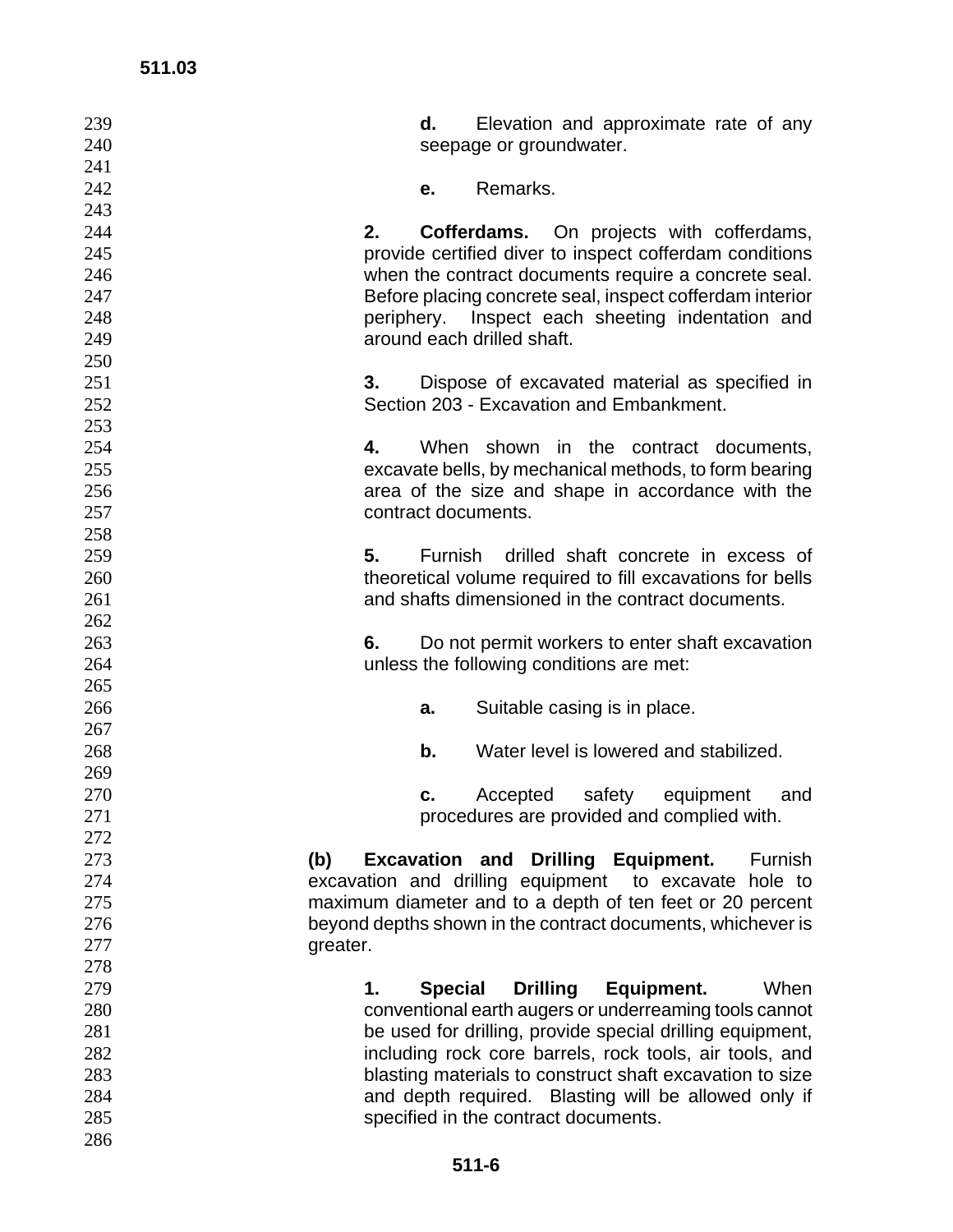**2. Sidewall Overreaming.** Overream sidewall when hole sidewall has softened due to excavation methods or swelled due to delays in concreting. Ensure minimum overreaming dimension of 1/2 inch and maximum of 3 inches. Overream with grooving tool or overreaming bucket. The dimension and elevation of sidewall overreaming shall be as ordered by the Engineer. Overream sidewall and place additional shaft concrete at no increase in contract price or contract 296 time. **(c) Unclassified Excavation.** When the contract documents specifies unclassified shaft excavation, provide necessary equipment to remove and dispose of materials encountered in drilled shaft excavation. The Engineer will not pay separately for excavation of materials of different densities and character, or for employment of special excavation tools and procedures. The Engineer will pay for obstruction separately. **(d) Coring Samples (Shaft Excavation).** Take soil samples or rock cores when shown in the contract documents. Extract soil samples with split or undisturbed sample tube. Cut rock cores with double or triple-tube core barrel accepted by **the Engineer.**  When shaft excavation is near completion, core to minimum of 10 feet below bottom of drilled shaft excavation. When ordered by the Engineer, extend depth of coring up to total depth of 20 feet. Log exploratory borings, measure rock core and standard penetration test samples, identify visually, and describe in boring log. Place samples in containers identified by shaft location, elevation, and project number. Deliver samples and associated boring logs to the Engineer within 24 hours after completing exploration. The Engineer will inspect samples or cores and determine required excavation depth. Furnish two copies of typed final boring log to the Engineer when shaft excavation is accepted. **(4) Casings. (a) General.** Furnish steel casings that are smooth, watertight, and of ample strength to withstand both handling and driving stresses, pressure of concrete during placement, and surrounding earth pressures. The inside diameter of casing shall be no less than specified shaft diameter. The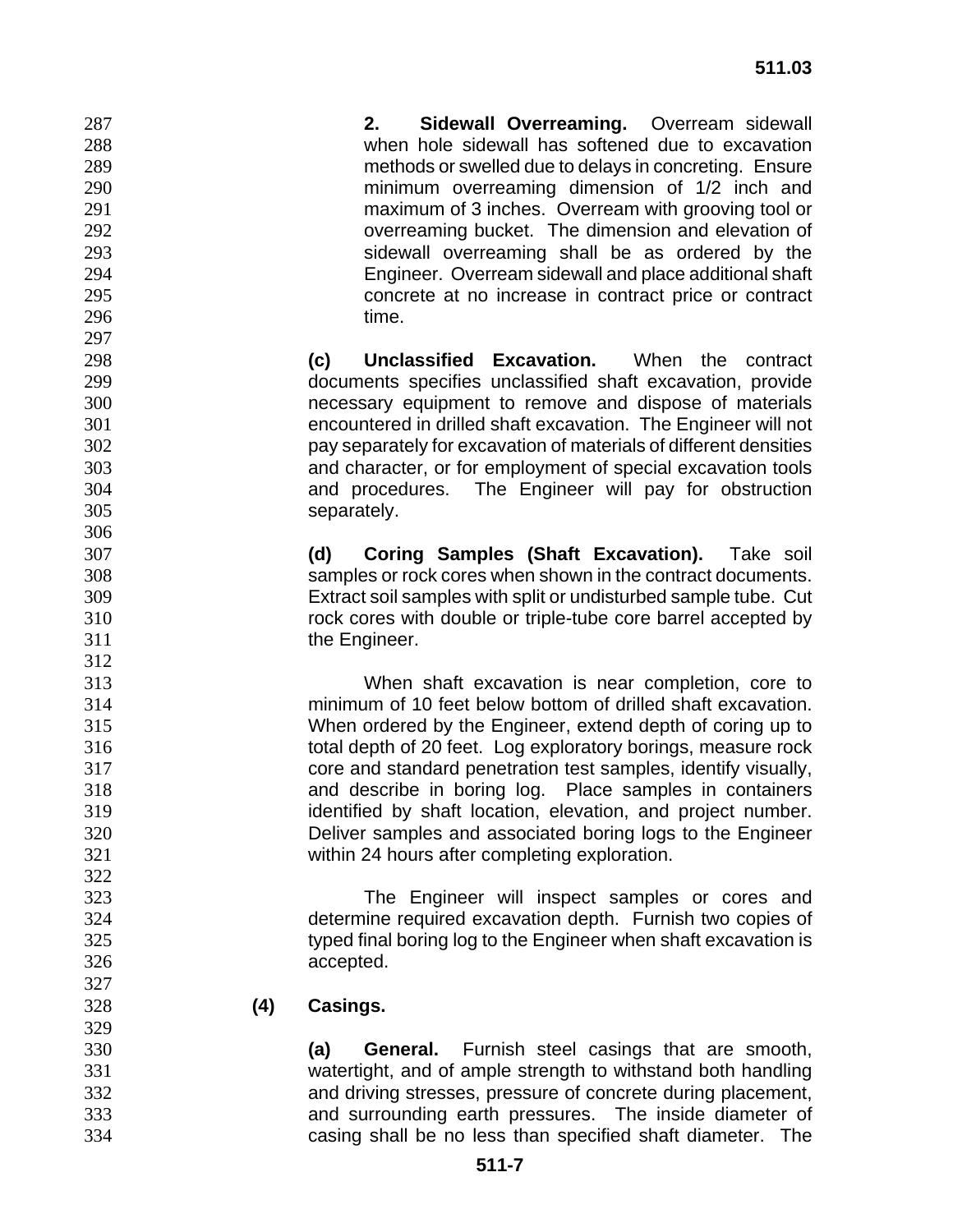| 335 | Engineer will not authorize extra compensation for concrete       |
|-----|-------------------------------------------------------------------|
| 336 | required to fill oversized casing or oversized excavation.        |
| 337 |                                                                   |
| 338 | When shaft extends above ground or through a body of              |
| 339 | water, shaft may be formed with removable casing, unless          |
| 340 | permanent casing is specified. For permanent casing, after        |
| 341 | curing concrete, remove portion of metal casing between an        |
| 342 | elevation two feet below lowest water elevation and top of shaft  |
| 343 | elevation. Remove casing carefully so that process will not       |
| 344 | damage concrete. When casing needs to be removed after            |
| 345 | concrete cures in open water, design and submit special           |
| 346 | casing system for acceptance. When concrete attains               |
| 347 | sufficient strength, casing may be removed provided:              |
| 348 |                                                                   |
| 349 | Concrete curing continues for the full 72-hour<br>1.              |
| 350 | period.                                                           |
| 351 |                                                                   |
| 352 | 2.<br>Shaft concrete is not exposed to salt water or              |
| 353 | moving water for 7 days.                                          |
| 354 |                                                                   |
| 355 | Concrete reaches compressive strength of at<br>3.                 |
| 356 | least 2,500 pounds per square inch.                               |
| 357 |                                                                   |
| 358 | <b>Temporary Casing.</b> Remove temporary casing before<br>(b)    |
| 359 | completing drilled shaft concrete placement. Telescoping and      |
| 360 | overreaming to beyond outside casing diameter may be              |
| 361 | required to install casing.                                       |
| 362 |                                                                   |
| 363 | When choosing to remove and replace casing with                   |
| 364 | longer or larger diameter casing through caving soils, stabilize  |
| 365 | excavation with backfill before installing new casing.            |
| 366 |                                                                   |
| 367 | Before withdrawing casing, ensure level of fresh                  |
| 368 | concrete in casing is the higher of the following:<br>5 feet      |
| 369 | minimum above hydrostatic water level; or level of drilling fluid |
| 370 | outside the casing.                                               |
| 371 |                                                                   |
| 372 | While withdrawing casing, maintain adequate level of              |
| 373 | concrete within casing so that fluid trapped behind casing is     |
| 374 | displaced upward and discharged at ground surface without         |
| 375 | contaminating or displacing shaft concrete.                       |
| 376 |                                                                   |
| 377 | The Engineer will consider drilled shaft defective when           |
| 378 | temporary casing becomes bound or fouled during shaft             |
| 379 | construction and cannot be removed. Correct such defective        |
| 380 | shafts using methods accepted by the Engineer, including          |
| 381 | removing shaft concrete and extending shaft deeper; providing     |
| 382 | replacement shaft; or providing straddle shafts to compensate     |
|     |                                                                   |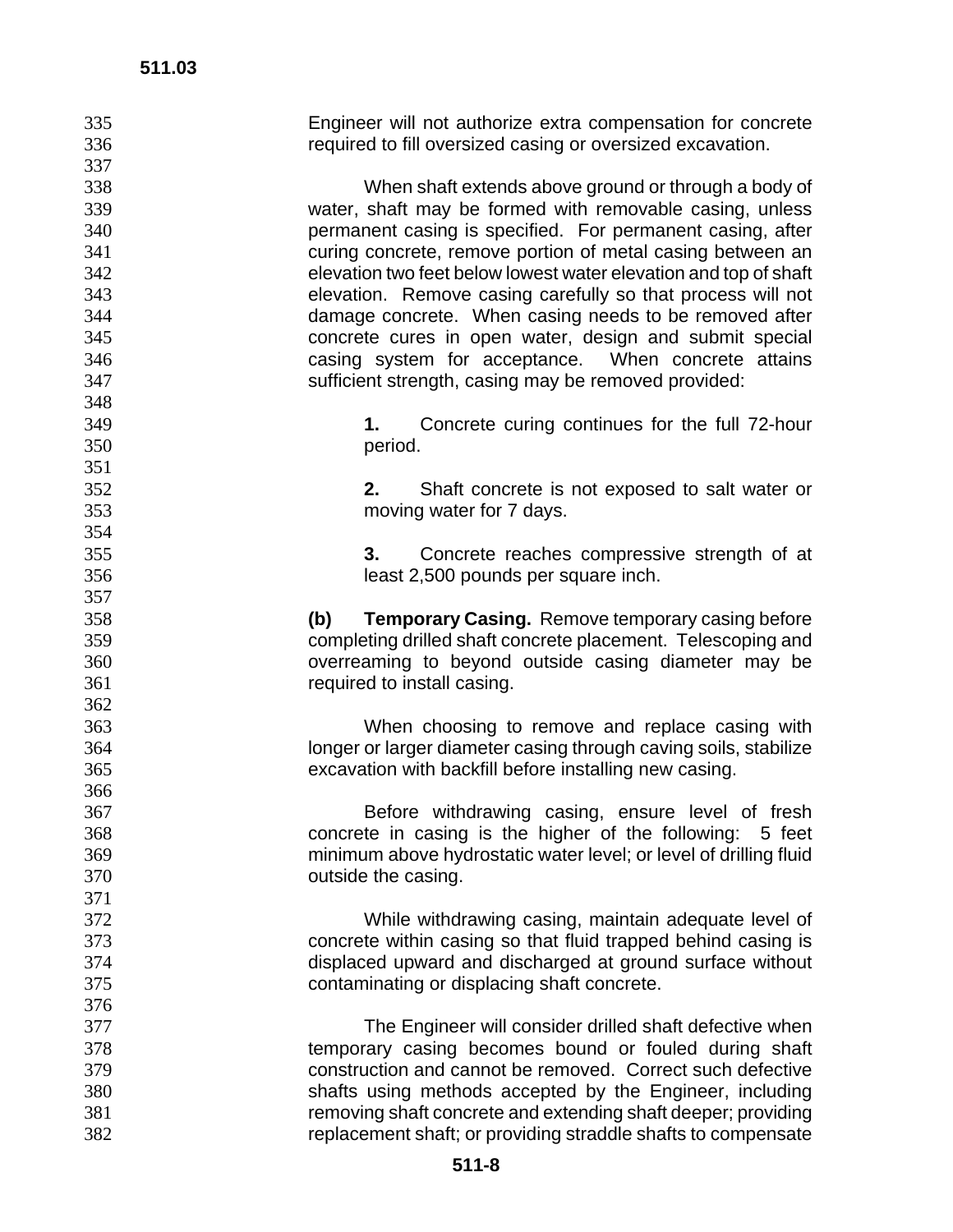for capacity loss. Perform corrective measures, including redesign of footings caused by defective shafts, at no increase in contract price or contract time. The Engineer will not pay for defective casing remaining in place.

**(c) Permanent Casing.** Ensure casing is continuous between top and bottom casing elevations. After completing installation, cut off permanent casing at prescribed elevation. Complete shaft by installing required reinforcing steel and concrete in casing.

When special temporary casings are in the contract documents or specified in writing by the Engineer, maintain temporary outer casing alignment with permanent inner casing. Provide watertight seal between the two casings during excavation and concreting operations.

**(5) Slurry.** Drilling slurry will not be allowed.

**(6) Excavation Inspection.** Provide equipment for checking dimensions and alignment of each permanent shaft excavation. After cleaning, measure final shaft depth with weighted tape.

Ensure a minimum of 50 percent of each shaft base has less than 1/2 inch of sediment at the time concrete is placed. Ensure maximum sediment depth or debris on shaft base does not exceed 1-1/2 inches. The Engineer will visually inspect dry shafts for cleanliness. For wet shafts, the Engineer will use inspection methods deemed appropriate.

**(7) Reinforcing Steel Cage Construction and Placement.** Assemble and place reinforcing steel cage immediately after the Engineer inspects and accepts shaft excavation and before placing concrete. Reinforcing steel cage includes longitudinal bars, ties, cage stiffener bars, spacers, centralizers, and other appurtenances necessary to complete cage.

Tie and support shaft reinforcing steel such that reinforcing steel placement conforms to allowable tolerances as specified in Subsection 511.03(C)(10) – Construction Tolerances. Use concrete spacers at sufficient intervals (near bottom and at intervals not exceeding 10 feet along shaft length) to ensure concentric spacing for entire cage length. Use minimum of four spacers, equally spaced around circumference, at each vertical interval. Construct spacers of material accepted by the Engineer, equal in quality and durability to concrete specified for the shaft. Furnish spacers of adequate dimension to ensure a minimum 3-inch space between outer portion of reinforcing cage and side of excavated hole or casing. Provide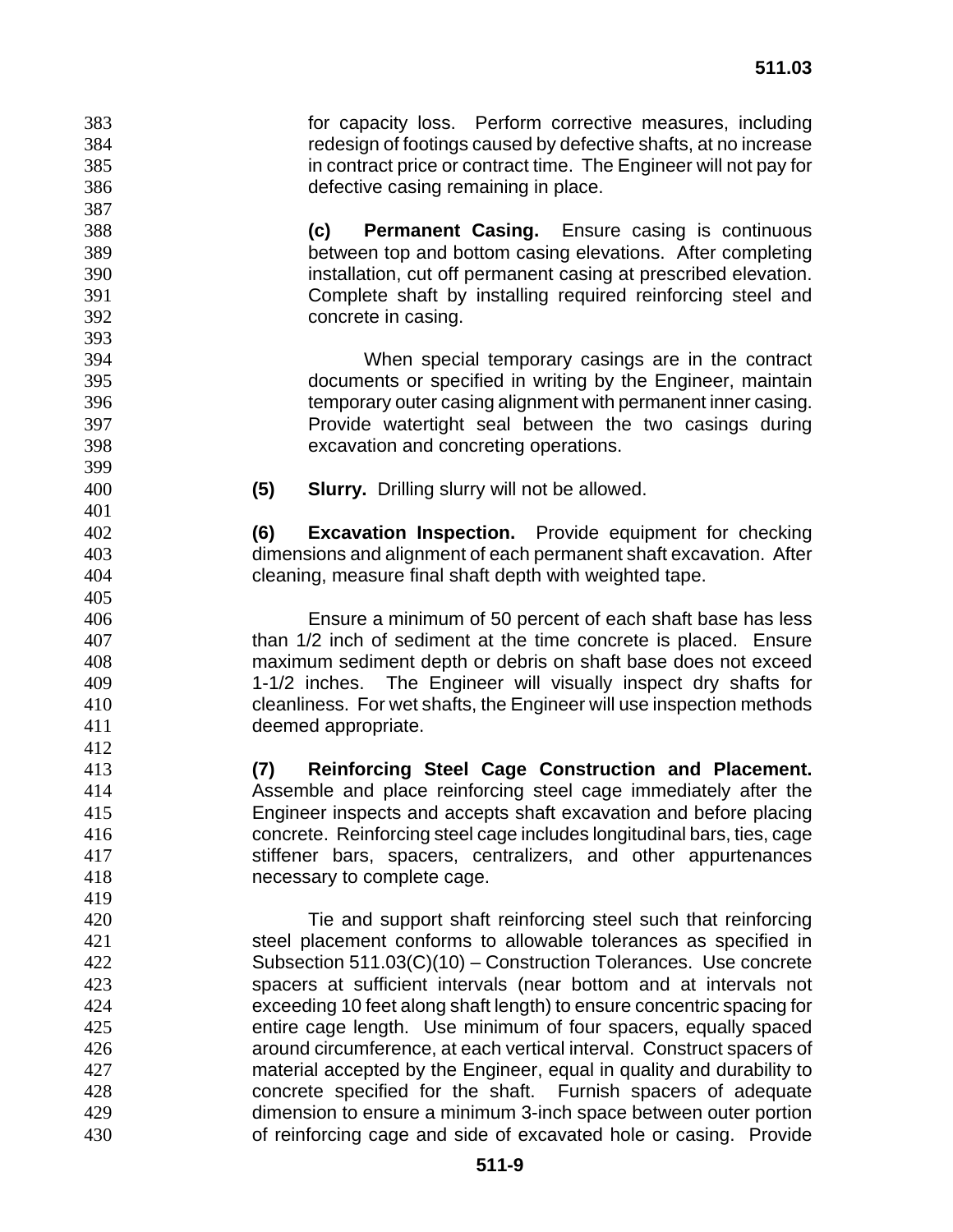cylindrical concrete bottom supports accepted by the Engineer to maintain proper distance between bottom of cage and base of shaft excavation.

Check top of steel cage elevation before and after placing concrete. When reinforcing steel placement does not meet specified tolerances, correct to required tolerances. Do not construct additional shafts until reinforcing steel cage support method has been modified and accepted.

When bottom of constructed shaft elevation is lower than shown in the contract documents, extend at least half of the longitudinal bars required in upper portion of shaft, to the shaft bottom. Continue tie bars for the extra depth, spaced 2 feet on center. Extend stiffener bars to final depth. Use lap splices or unspliced bars of proper length. Welding of reinforcing steel will not be allowed.

**(8) CSL Test Access Tube Installation.** When crosshole sonic log testing is specified in the contract documents, furnish and install access tubes in all drilled shafts, except those constructed in the dry or as otherwise indicated.

Securely attach access tubes to interior of shaft reinforcing steel cage. Place access tubes around shaft, inside spiral or hoop reinforcing steel and 3 inches clear of vertical reinforcing steel, at uniform spacing not exceeding 2 feet 9 inches, unless otherwise indicated in the contract documents, measured along circle passing through centers of access tubes. If vertical reinforcing steel is not bundled and each bar is not more than 1 inch in diameter, place access tubes 2 inches clear of vertical reinforcing steel. If minimum clearances as specified herein cannot be met due to close spacing of vertical reinforcing steel, bundle access tubes with vertical reinforcing steel.

Install access tubes in straight alignment and as near to parallel to vertical axis of reinforcing steel cage as possible. Access tubes shall extend from bottom of reinforcing steel cage to at least 2 feet above either top of continuous concrete placement operation or top of shaft, whichever is higher. Make splice joints in access tubes watertight if joints are required to achieve full-length access tubes. Clear access tubes of debris and extraneous materials before installing access tubes. Protect access tubes from damage during shaft reinforcing steel cage installation and concrete placement.

- Fill access tubes with potable water as soon as possible after concrete placement (but no later than one day after). After filling, 477 reinstall top watertight caps.
-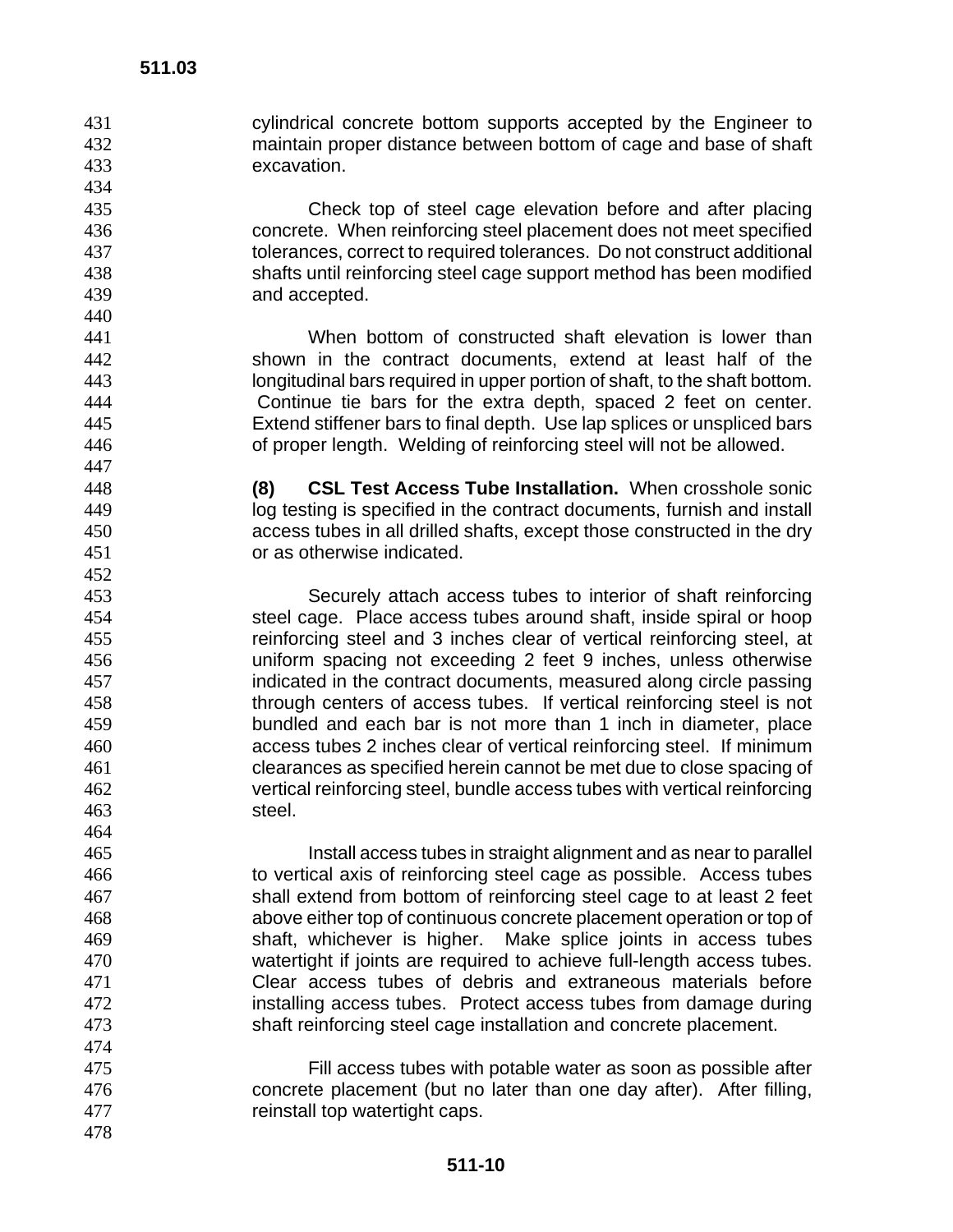**(9) Concrete Placement. (a) General.** Place concrete through a tremie, concrete pump, or drop chute, using methods as described below. Unless otherwise authorized by the Engineer, place concrete immediately after placing reinforcing steel. Place concrete in one continuous operation from bottom to top of shaft. Continue placing concrete after shaft excavation is full until concrete with no laitance or soil contamination is visible at top of shaft. Elapsed time from beginning to completion of shaft concrete placement shall not exceed 2 hours. Adjust admixtures accepted by the Engineer so that concrete remains in a workable, plastic state throughout 2-hour placement limit. **(b) Monitoring Concrete Volume.** For each drilled shaft, prepare and submit, the next working day after concrete placement has been completed, the following: **1.** A chart made up after excavation has been completed and accepted by the Engineer and before concrete placement has commenced, indicating depth of hole plotted with theoretical volume of concrete required to fill hole. Plot concrete elevation (surface) along vertical axis and concrete volume along horizontal axis. **2.** As concrete is being placed, measure concrete surface at an interval of approximately each cubic yard of concrete discharged, unless otherwise ordered by the Engineer. Plot concrete volume actually placed at each elevation point. **3.** Keep records of steel and concrete movement to document the following conditions: **a.** When removing temporary casing, elevation of the top of reinforcing cage did not **rise more than 2 inches or drop more than 3** inches from its original elevation. **b.** As casing is extracted, static level of fluid concrete did not rise. **(c) Concreting by Tremie.** Tremie consists of a tube of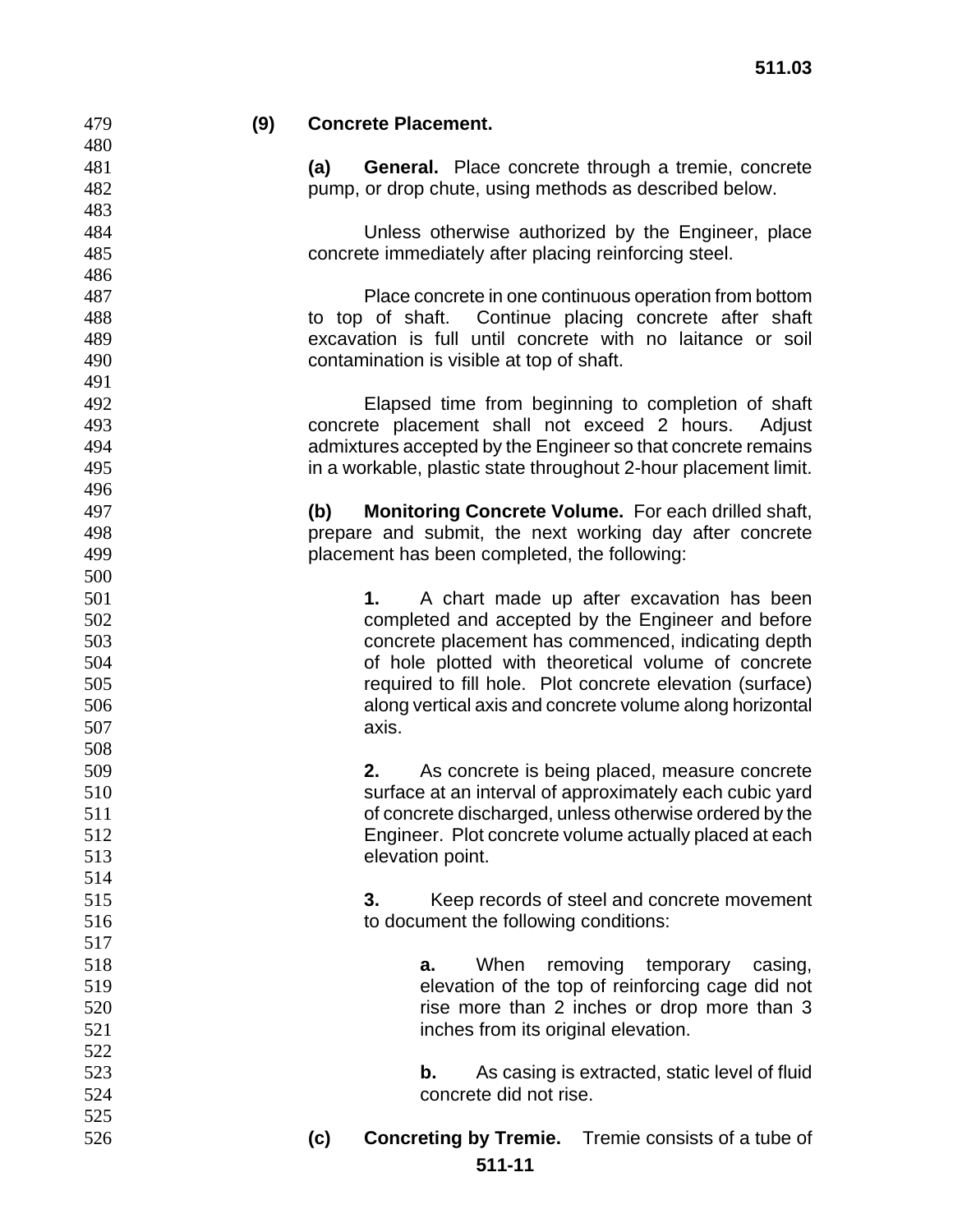| 527 | sufficient length, weight, and diameter to discharge concrete at                                                        |
|-----|-------------------------------------------------------------------------------------------------------------------------|
| 528 | the shaft base. Tremie shall not contain aluminum parts that                                                            |
| 529 | will come in contact with concrete. Use tremie with inside                                                              |
| 530 | diameter at least 6 times the maximum size of aggregate used                                                            |
| 531 | in concrete mix and not less than 10 inches. Ensure that inside                                                         |
| 532 | and outside surfaces of the tremie are clean and smooth.                                                                |
| 533 | Tremie wall shall be thick enough to prevent crimping or sharp                                                          |
| 534 | bends.                                                                                                                  |
| 535 |                                                                                                                         |
| 536 | Use watertight tremie for wet excavation concrete                                                                       |
| 537 | placement. Begin underwater placement after placing tremie                                                              |
| 538 | at shaft base elevation. Use valves, bottom plates, or plugs to                                                         |
| 539 | separate drilling water from fluid concrete. Begin concrete                                                             |
| 540 | discharge within one tremie diameter of the base.                                                                       |
| 541 |                                                                                                                         |
| 542 | Remove plugs from excavation or use plugs made from                                                                     |
| 543 | material accepted by the Engineer that will prevent shaft                                                               |
| 544 | defect, if not removed.                                                                                                 |
| 545 |                                                                                                                         |
| 546 |                                                                                                                         |
| 547 | Discharge end of tremie shall permit free radial flow of<br>concrete during placement. After starting flow of concrete, |
|     |                                                                                                                         |
| 548 | keep tremie discharge end immersed at least 5 feet below fluid                                                          |
| 549 | concrete surface. Place concrete in a continuous flow.                                                                  |
| 550 | Maintain a positive head of concrete in tremie at all times.                                                            |
| 551 |                                                                                                                         |
| 552 | The Engineer will consider shaft defective and will reject                                                              |
| 553 | shaft, if at any time during concrete placement, the tremie                                                             |
| 554 | discharge end is removed from fluid concrete column and                                                                 |
| 555 | concrete is discharged onto rising concrete surface. If shaft is                                                        |
| 556 | rejected, remove reinforcing cage, concrete, and portion of                                                             |
| 557 | sidewall, as ordered by the Engineer, and reconstruct shaft.                                                            |
| 558 | The Engineer will not pay for defective shaft or shaft removal.                                                         |
| 559 |                                                                                                                         |
| 560 | <b>Concreting by Pump.</b> Use pump and discharge line of<br>(d)                                                        |
| 561 | sufficient capacity, length, weight, and diameter to discharge                                                          |
| 562 | concrete at the shaft base elevation. Pump and discharge line                                                           |
| 563 | shall not contain aluminum parts that will come in contact with                                                         |
| 564 | concrete. Furnish discharge line with minimum diameter of 4                                                             |
| 565 | inches and watertight joints. Do not begin concrete placement                                                           |
| 566 | until discharge line orifice is at shaft base elevation.                                                                |
| 567 |                                                                                                                         |
| 568 | For wet excavations, use plug to separate concrete from                                                                 |
| 569 | fluid in the hole until pumping begins. Remove plugs from                                                               |
| 570 | excavation or use plugs made from material accepted by the                                                              |
| 571 | Engineer that will prevent shaft defect, if not removed.                                                                |
| 572 |                                                                                                                         |
| 573 |                                                                                                                         |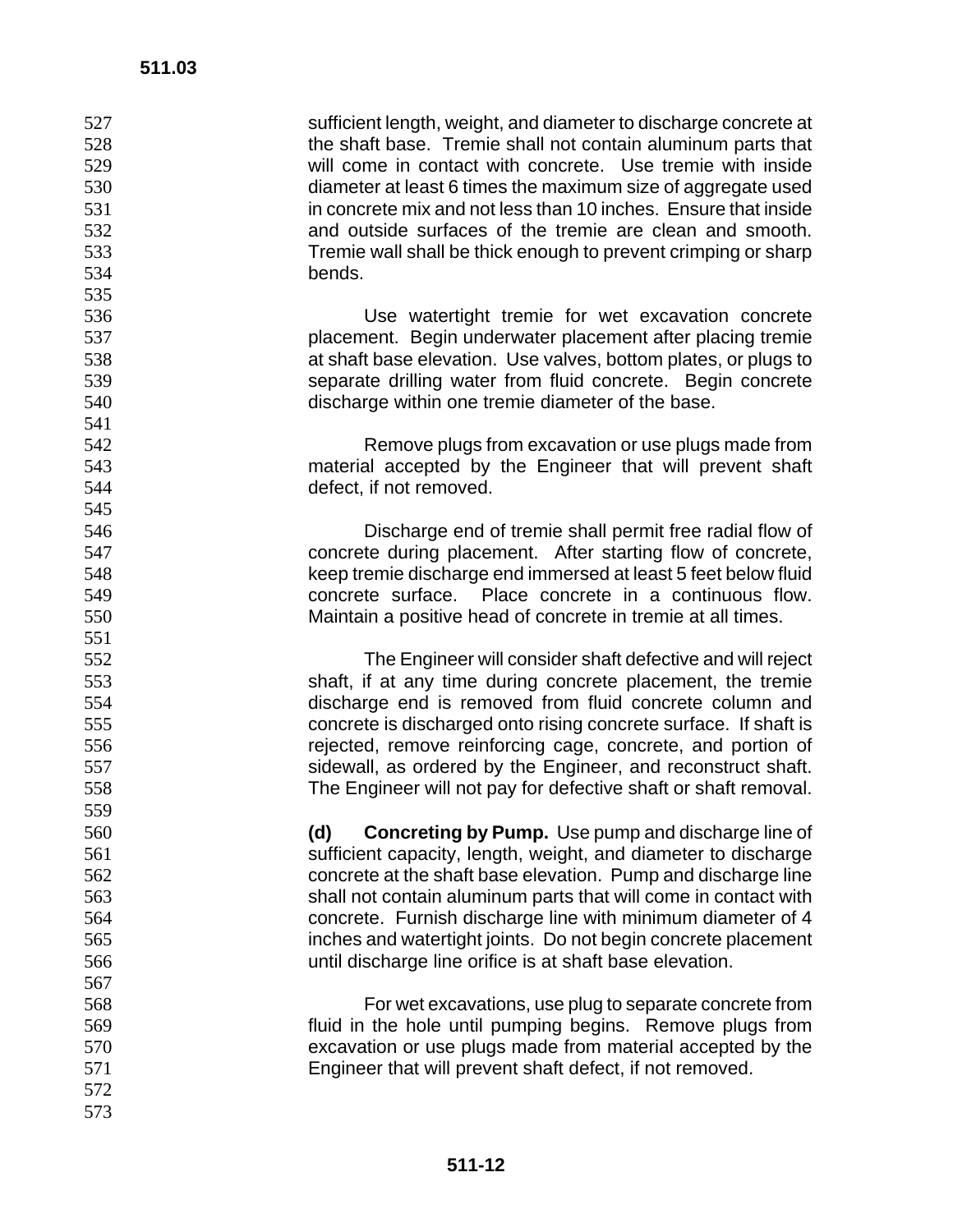Keep pump discharge line orifice at least five feet below fluid concrete surface. When lifting discharge line during concreting, reduce line pressure temporarily, until discharge orifice has been repositioned at a higher level in the excavation.

The Engineer will consider shaft defective and will reject shaft, if at any time during concrete placement, the discharge **stack is removed from fluid concrete column and concrete is sensuing the is** discharged onto rising concrete surface. If shaft is rejected, remove reinforcing cage, concrete, and portion of sidewall, as ordered by the Engineer, and reconstruct shaft. The Engineer will not pay for defective shaft or shaft removal.

**(e) Concreting by Drop Chute.** Free-fall placement of concrete will be allowed in dry excavations only. Use drop chute to direct free-fall concrete placement. Drop chute consists of a smooth tube of one-piece construction or sections that may be added and removed. Drop chute shall not contain aluminum parts that will come in contact with concrete. Place concrete through a hopper at top of tube or through side openings, as drop chute is removed from shaft during concrete placement. Support drop chute so that free-fall of concrete, measured from bottom of chute, is less than 25 feet.

Ensure concrete placed by drop chute falls directly to base without contacting reinforcing steel cage or shaft sidewall. When concrete placement causes shaft excavation to cave or slough, or when concrete strikes reinforcing steel cage or sidewall, reduce height of free fall or reduce rate of concrete flow into excavation. When concrete placement exceeds 25- foot free fall height limit, use tremie or concrete pump to place concrete.

**(10) Construction Tolerances.** Apply the following construction tolerances to drilled shafts:

**(a)** Construct drilled shaft within 1/12 of shaft diameter or 3 inches, whichever is less, of Plan location, measured in a horizontal plane at Plan top of shaft elevation.

**(b)** Limit alignment variation of vertical shaft excavation from alignment indicated in the contract documents to no more than 1/4 inch per foot of depth. Limit alignment variation of battered shaft excavation from the prescribed batter to no more than 1/2 inch per foot of depth.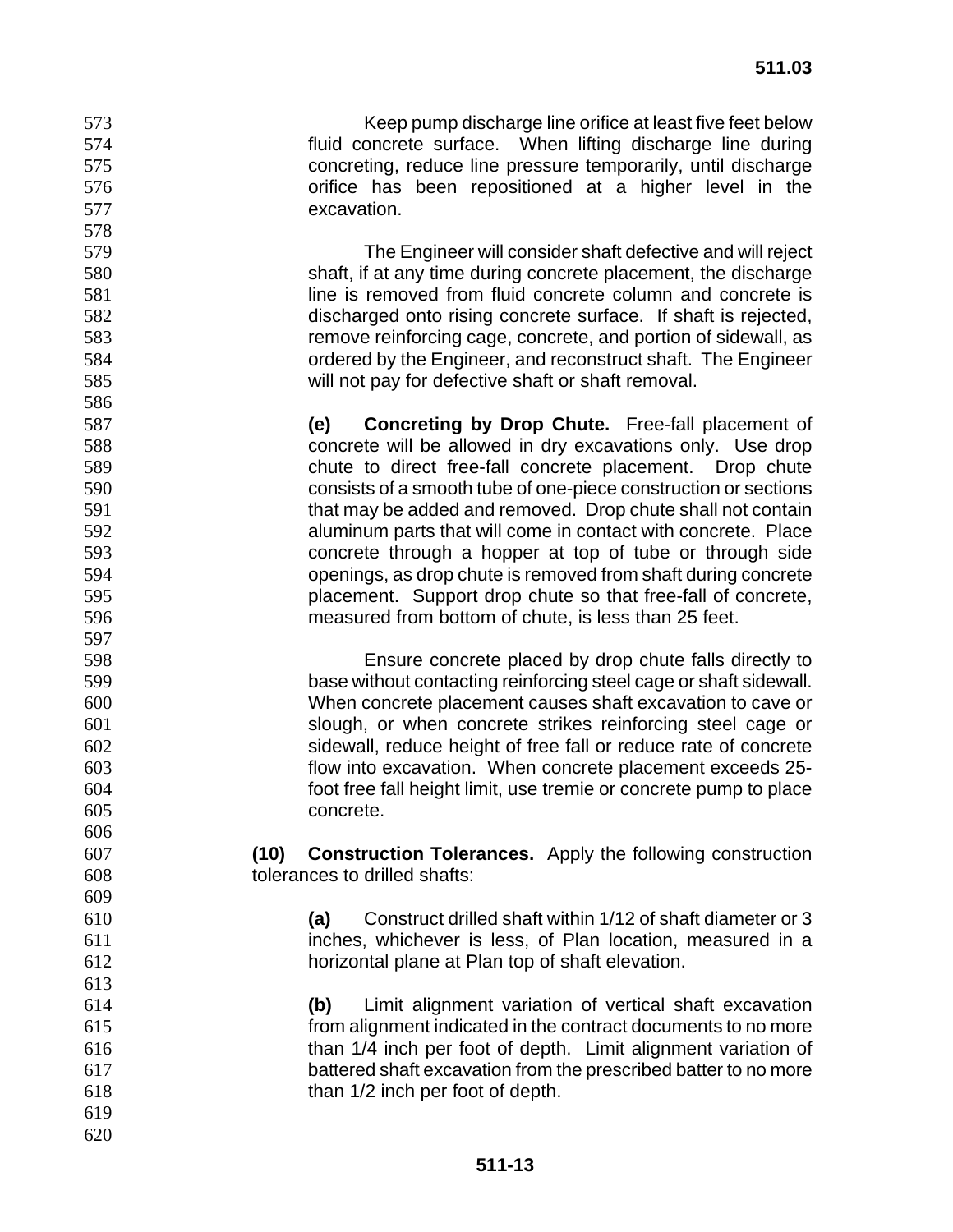| 620 | (c) After placing concrete, ensure top of reinforcing steel              |
|-----|--------------------------------------------------------------------------|
| 621 | cage is no more than 6.0 inches above and no more than 3.0               |
| 622 | inches below position indicated in the contract documents,               |
| 623 | unless otherwise accepted by the Engineer.                               |
| 624 |                                                                          |
| 625 | Casing diameters shown in the contract documents refer<br>(d)            |
| 626 | to outside diameter (OD) dimensions. When accepted by the                |
| 627 | Engineer, a casing larger in diameter than shown in the                  |
| 628 | contract documents may be provided to facilitate meeting this            |
| 629 | requirement. When using a series of telescoping casings, size            |
| 630 | casing to maintain specified shaft diameters.                            |
| 631 |                                                                          |
| 632 | Excavate bearing area of bells to bearing area indicated<br>(e)          |
| 633 | in the contract documents, as a minimum. Limit maximum bell              |
| 634 | diameter to three times specified shaft diameter. When                   |
| 635 | accepted by the Engineer, other dimensions indicated in the              |
| 636 | contract documents for bells may vary.                                   |
| 637 |                                                                          |
| 638 | (f)<br>Ensure top of shaft elevation is within 1.0 inch of top of        |
| 639 | shaft elevation indicated in the contract documents.                     |
| 640 |                                                                          |
| 641 | Use American Pipe Institute tolerances applicable to<br>(g)              |
| 642 | regular steel pipe for casing dimension tolerances.                      |
| 643 |                                                                          |
| 644 | Use excavation equipment and methods to ensure that<br>(h)               |
| 645 | completed shaft excavation will have a flat bottom. Make                 |
| 646 | cutting edges of excavation equipment normal to vertical axis            |
| 647 | of the shaft, within a tolerance of $\pm 3/8$ inch per foot of diameter. |
| 648 | Supply as-built drawings.                                                |
| 649 |                                                                          |
| 650 | The Engineer will reject drilled shaft excavations that cannot be        |
| 651 | completed within required tolerances. Correct unacceptable drilled       |
| 652 | shaft excavations by using a combination of the following methods:       |
| 653 | overdrill shaft excavation to a larger diameter to permit accurate       |
| 654 | placement of reinforcing steel cage with required minimum concrete       |
| 655 | cover; increase number, size, or length of reinforcing steel bars;       |
| 656 | enlarge bearing area of bell excavation within allowed tolerances.       |
| 657 |                                                                          |
| 658 | Acceptance of correction procedures will be based on an                  |
| 659 | analysis of the effect of misalignment and improper positioning.         |
| 660 | Submit redesign drawings and computations signed by a Hawaii             |
| 661 | Licensed Professional Structural Engineer and Hawaii Licensed            |
| 662 | Professional Civil Engineer who specializes in Geotechnical              |
| 663 | Engineering. Correct out-of-tolerance drilled shaft excavations,         |
| 664 | including engineering analysis and redesign, at no increase in contract  |
| 665 | price or contract time.                                                  |
| 666 |                                                                          |
| 667 |                                                                          |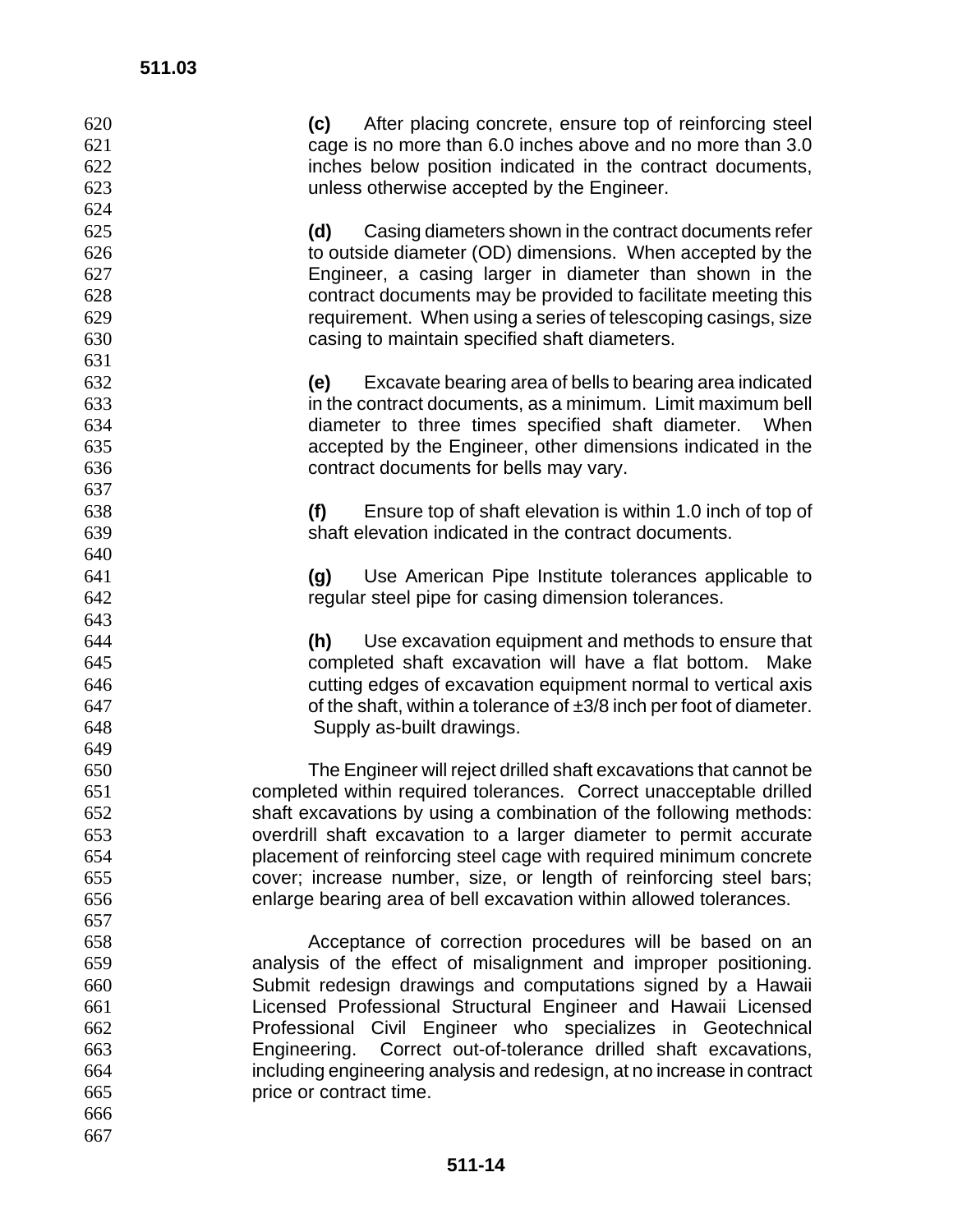# **(11) Drilled Shaft Load Tests.**

**(a) General.** When indicated in the contract documents, the Contractor shall perform load tests in the presence of the Engineer. Notify the Engineer of the load-testing schedule within 30 days of contract award.

Complete load tests before constructing production drilled shafts. Allow 10 working days after completing last load test for the Engineer to provide estimated drilled shaft tip elevations for production shafts.

Load cells will be required for drilled shaft load tests. Ensure load cells are sized to measure maximum load applied to shaft. Equip load cell with readout device. Before load testing begins, submit certificate from certified testing laboratory that shows load cell calibration within the preceding six months, for stages of loading and unloading. Load cell accuracy shall be within 1 percent of the true load.

After completing tests, cut off test and reaction shafts at an elevation 2 feet below finished ground surface. The removed portions of the shafts shall remain property of the Contractor.

**(b) Static Load Tests.** Obtain services of a Hawaii Licensed Professional Engineer with satisfactory load test experience to conduct static load test in accordance with the contract documents; record data; and submit reports of test results.

Load test shaft to maximum test load equal to three times the design service load, or to plunging failure, whichever occurs first. Plunging failure is defined as shaft head deflection equal to 5 percent of shaft diameter.

Begin static load testing only after concrete has attained a compressive strength of 3,400 pounds per square inch. Load test drilled shafts in the order specified by the Engineer. Complete static load tests as described in ASTM D 1143 (Compression Test) quick test method, and ASTM D 3966 (Lateral Test), or as otherwise modified. Supply equipment necessary to conduct static test. Design loading frame apparatus to carry maximum load plus adequate safety factor.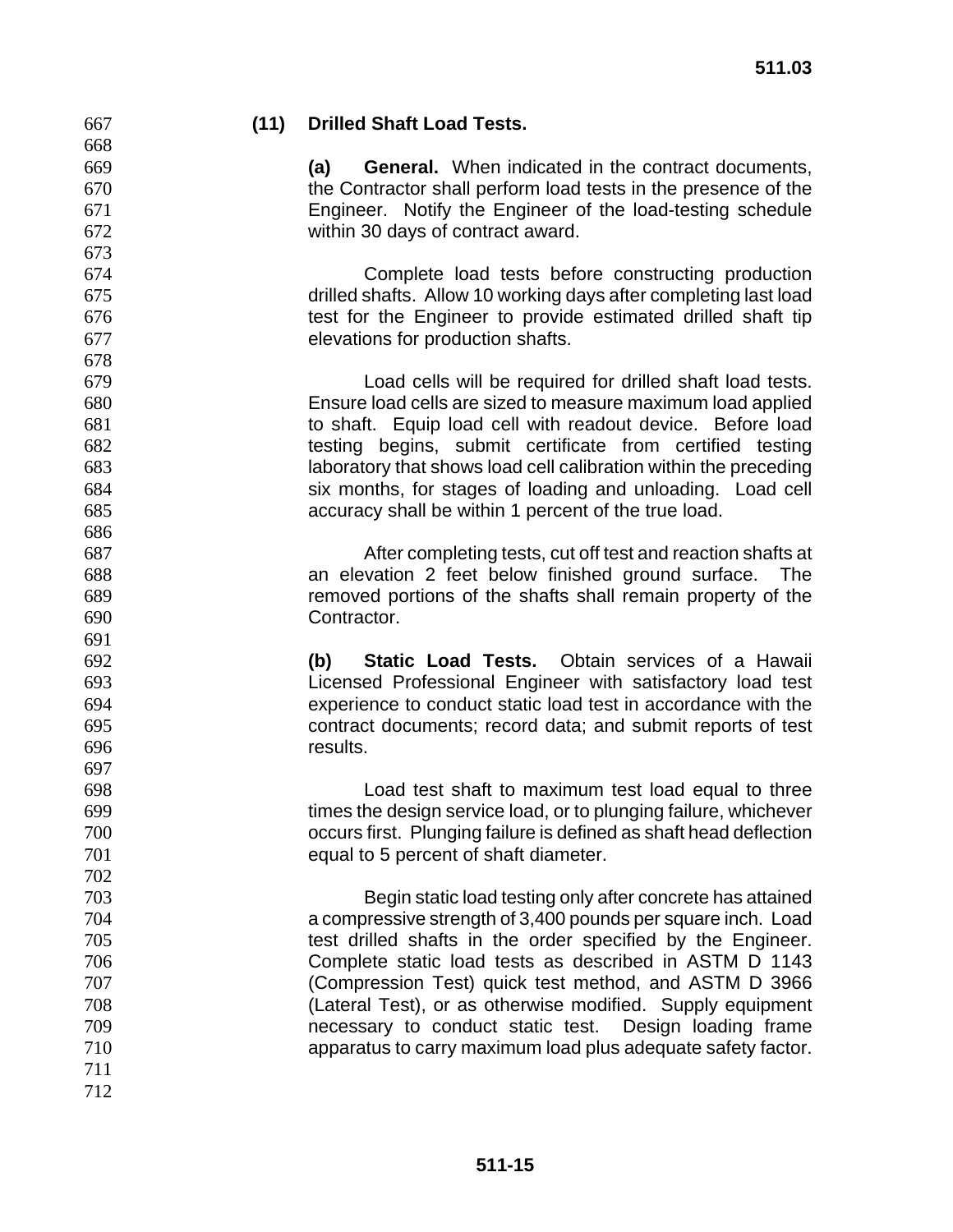| 712 | (c) | <b>Bi-directional Load Tests.</b>                          |
|-----|-----|------------------------------------------------------------|
| 713 |     |                                                            |
| 714 |     | Furnish instrumentation<br>Instrumentation.<br>1.          |
| 715 |     | including strain gages, extensometers, load cells, and     |
| 716 |     | other equipment specified in the contract documents to     |
| 717 |     | measure movement of load cell top and bottom plates,       |
| 718 |     | top of shaft, and strain at indicated locations within     |
| 719 |     | shaft.                                                     |
| 720 |     |                                                            |
| 721 |     | Instrument load test shafts with strain gages              |
| 722 |     | (either sister bars or embedment strain gages), two        |
| 723 |     | each side at top, bottom, and 10-foot intervals along test |
| 724 |     | shaft length; and rod extensometers at same intervals      |
| 725 |     | as strain gages and as indicated in the contract           |
| 726 |     | documents.                                                 |
| 727 |     |                                                            |
| 728 |     | Extensometers shall be minimum 1/4-inch                    |
| 729 |     | diameter stainless steel solid rods that couple solidly by |
| 730 |     | screw joints and consist of straight, unbent, undamaged    |
| 731 |     | sections. Rods shall be positively fixed at extensometer   |
| 732 |     | tips by an anchor that is grouted or otherwise firmly      |
| 733 |     | fixed to shaft or load cell. Extensometers shall be        |
| 734 |     | attached to anchor by reversed threaded screws,            |
| 735 |     | bayonet, or other means that allow recovery and reuse      |
| 736 |     | of most of the rods. Extensometers shall be encased in     |
| 737 |     | 1/2-inch PVC conduit and be free<br>to<br>move             |
| 738 |     | independently of shaft throughout their full length. Tie   |
| 739 |     | conduit to reinforcing steel or pressure pipe at maximum   |
| 740 |     | 5-foot intervals.                                          |
| 741 |     |                                                            |
| 742 |     | Furnish new, expendable instrumentation to be              |
| 743 |     | cast into drilled shafts, from manufacturer with at least  |
| 744 |     | five years experience, within last 10 years,               |
| 745 |     | manufacturing such instrumentation. Instrumentation        |
| 746 |     | shall be calibrated or certified as accurate and           |
| 747 |     | operational prior to installation. Submit previous field   |
| 748 |     | experience records documenting that instrumentation to     |
| 749 |     | be used is capable of remaining calibrated and             |
| 750 |     | operational for duration of load test. Strain gages shall  |
| 751 |     | be capable of measuring temperature, should thermal        |
| 752 |     | correction need to be applied to readings.                 |
| 753 |     |                                                            |
| 754 |     | Furnish flat, hydraulically expanded load cells, 30        |
| 755 |     | inches in diameter, capable of applying load of at least   |
| 756 |     | 500 tons in each direction, as indicated in the contract   |
| 757 |     | documents. Cells shall be accurate to within 1 percent,    |
|     |     |                                                            |
| 758 |     | expand uniformly, and capable of being installed and       |
| 759 |     | operated as specified in the contract documents. Cells     |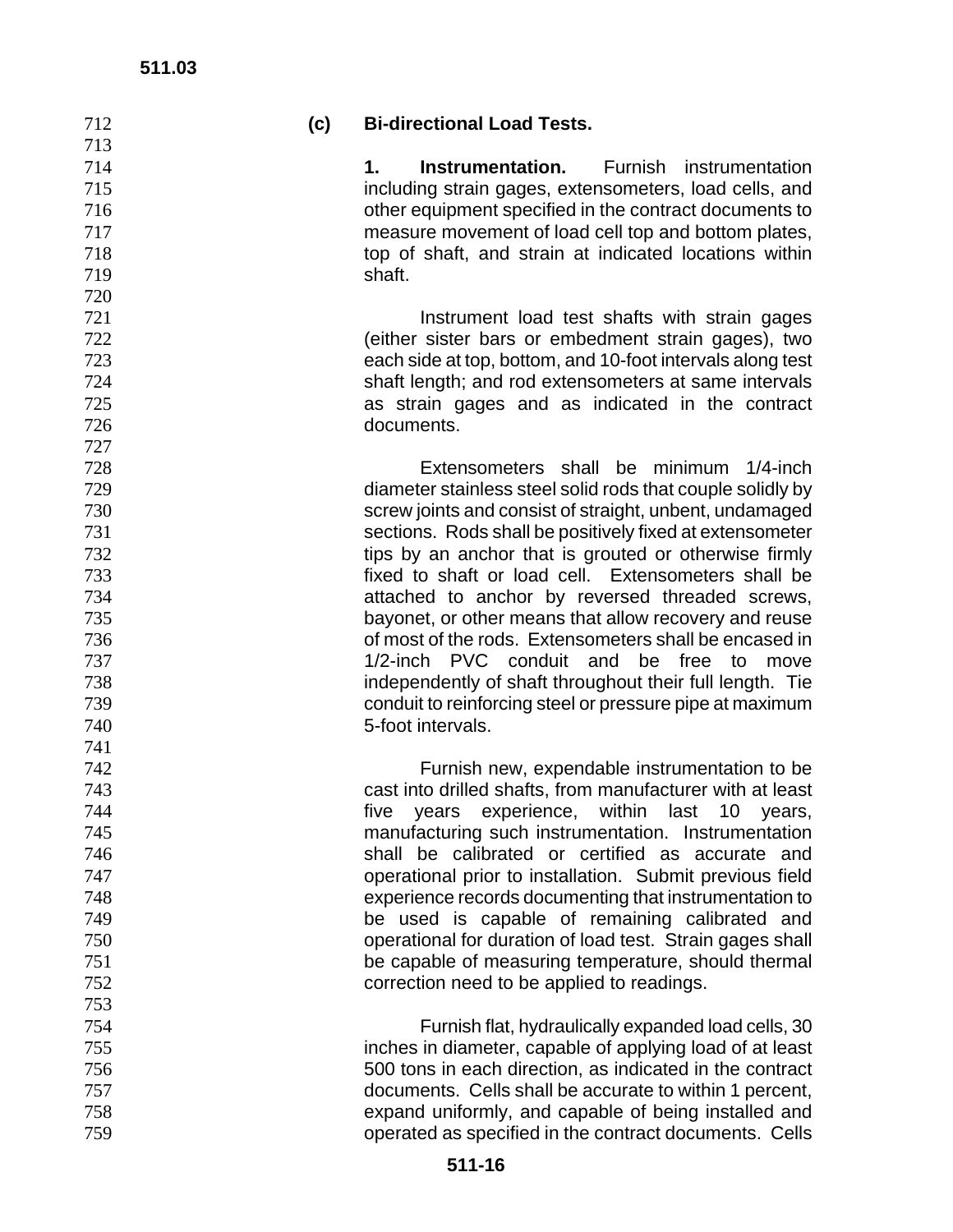| 760        | shall have provisions for monitoring displacement of        |
|------------|-------------------------------------------------------------|
| 761        | both upper and lower plates.                                |
| 762        |                                                             |
| 763<br>2.  | <b>Load Test Requirements.</b> The bi-directional           |
| 764        | load test separately tests shear resistance and end         |
| 765        | bearing of drilled shaft by loading shaft in two directions |
| 766        | (upward-shear resistance, downward-end bearing),            |
| 767        | using a hydraulically expanded load cell, or by loading     |
| 768        | shaft using other methods, accepted by the Engineer,        |
| 769        | capable of full separation of shear and end bearing         |
| 770        | components.                                                 |
| 771        |                                                             |
| 772        | The Contractor shall obtain the services of a               |
| 773        | specialty contractor with minimum three years bi-           |
| 774        | directional load test experience, accepted by the           |
| 775        | Engineer, to be responsible for instrumenting shaft(s),     |
| 776        | conducting bi-directional load testing in accordance with   |
| 777        | the contract documents, recording all data, and             |
| 778<br>779 | submitting test results.                                    |
| 780        | Unless otherwise specified in the contract                  |
| 781        | documents, load test shaft to capacity of load cell or to   |
| 782        | plunging failure, whichever occurs first.                   |
| 783        |                                                             |
| 784        | The Contractor shall furnish equipment required             |
| 785        | to install load cell, conduct load test, and remove load    |
| 786        | test apparatus as required. Use the following load test     |
| 787        | set-up procedures:                                          |
| 788        |                                                             |
| 789        | suitable<br>provided<br>In<br>area<br>by<br>the<br>а.       |
| 790        | Contractor adjacent to test shaft, assemble load            |
| 791        | cells, piping, and other attachments and prepare            |
| 792        | for installation under direction of load test               |
| 793        | specialty contractor. While reinforcing steel cage          |
| 794        | is being constructed, place load cell assembly at           |
| 795        | bottom of cage.                                             |
| 796        |                                                             |
| 797        | Advance test shaft to depth as specified in<br>b.           |
| 798        | the contract documents.                                     |
| 799        |                                                             |
| 800        | Clean bottom of shaft excavation after<br>C.                |
| 801        | drilling is complete.                                       |
| 802        |                                                             |
| 803        | Place concrete at bottom of shaft to a<br>d.                |
| 804        | level even with bottom of load cell. Minimum                |
| 805        | concrete thickness shall be one-half of difference          |
| 806        | between shaft diameter and load cell diameter.              |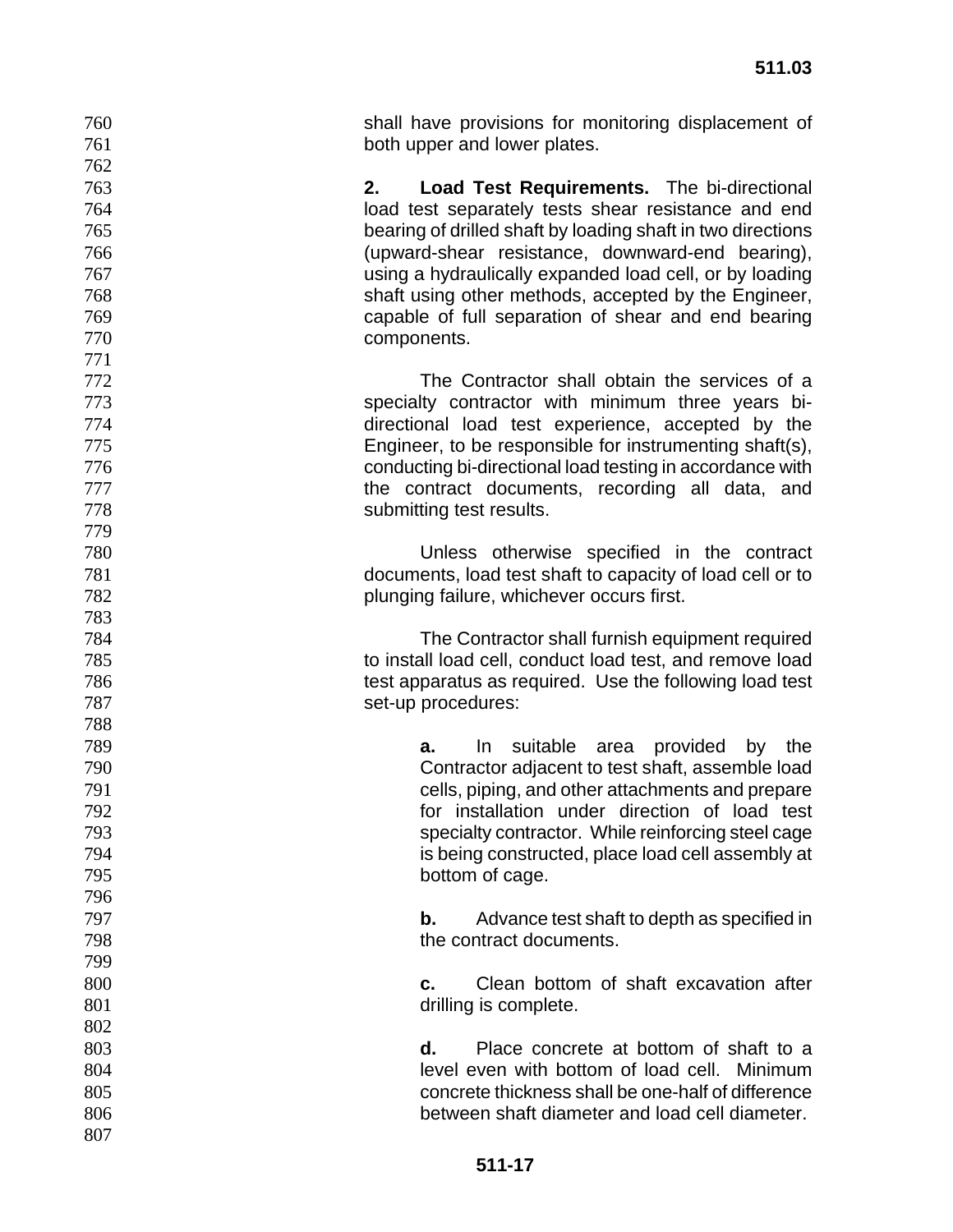| 808<br>809 |                     | е.                  | Pump cement grout to bottom of shaft to<br>allow seating of load cell.                                        |
|------------|---------------------|---------------------|---------------------------------------------------------------------------------------------------------------|
| 810        |                     |                     |                                                                                                               |
| 811        |                     | f.                  | Immediately after placing grout for load                                                                      |
| 812        |                     |                     | cell seating, install reinforcing steel cage                                                                  |
| 813        |                     |                     | assembly and load cell, under direction of load                                                               |
| 814        |                     |                     | test specialty contractor and the Engineer.                                                                   |
| 815        |                     |                     | Ensure that load cell is seated firmly in grout                                                               |
| 816        |                     |                     | bed. Prevent damage to instrumentation during                                                                 |
| 817        |                     |                     | installation of reinforcing steel cage assembly.                                                              |
| 818        |                     |                     | Alternatively, to seat cell, load cell and support                                                            |
| 819        |                     |                     | system may be lowered to near bottom of shaft                                                                 |
| 820        |                     |                     | and center pipe from cell may be used to grout                                                                |
| 821        |                     |                     | space between cell and shaft bottom.                                                                          |
| 822        |                     |                     |                                                                                                               |
|            |                     |                     |                                                                                                               |
| 823        |                     |                     | g. After load cell installation, place shaft                                                                  |
| 824        |                     |                     | concrete as specified in the contract documents                                                               |
| 825        |                     |                     | for production shafts.                                                                                        |
| 826        |                     |                     |                                                                                                               |
| 827        |                     |                     | After completion of bi-directional load testing,                                                              |
| 828        |                     |                     | remove equipment, material, and waste that are not part                                                       |
| 829        |                     |                     | of finished structure. Grout load cell through piping                                                         |
| 830        |                     |                     | provided in load cell assembly.                                                                               |
| 831        |                     |                     |                                                                                                               |
| 832        | (12)                |                     | <b>Integrity Testing.</b> Test drilled shafts for soundness and                                               |
| 833        |                     |                     | integrity, as specified in the contract documents. Perform specified                                          |
|            |                     |                     |                                                                                                               |
| 834        | testing as follows: |                     |                                                                                                               |
| 835        |                     |                     |                                                                                                               |
| 836        |                     |                     | <b>Nondestructive Testing (CSL Testing).</b>                                                                  |
| 837        | (a)                 |                     |                                                                                                               |
|            | 1.                  |                     |                                                                                                               |
| 838<br>839 |                     |                     | When CSL testing is specified in the contract                                                                 |
|            |                     |                     | documents, the Engineer or the Engineer's authorized                                                          |
| 840        |                     |                     | representative will perform CSL testing and analysis,                                                         |
| 841        |                     |                     | including 3-dimensional tomographic images on all                                                             |
| 842        |                     |                     | completed shafts designated by the Engineer for                                                               |
| 843        |                     |                     | testing. Notify the Engineer at least seven days prior to                                                     |
| 844        |                     |                     | time when drilled shaft concrete will have cured                                                              |
| 845        |                     |                     | sufficiently (minimum three days) to allow CSL testing.                                                       |
| 846        |                     |                     | CSL testing will be conducted only after concrete has                                                         |
| 847        |                     |                     | cured for minimum of three days and within 45 days of                                                         |
| 848        |                     | concrete placement. |                                                                                                               |
| 849        |                     |                     |                                                                                                               |
| 850        | 2.                  |                     | Provide independent, stable, 110 volt, 55-60                                                                  |
| 851        |                     |                     | hertz, AC power supply for CSL testing.                                                                       |
| 852        |                     |                     |                                                                                                               |
| 853        | 3.                  |                     | After placing shaft concrete and before beginning                                                             |
| 854<br>855 |                     |                     | CSL testing, inspect access tubes and pass test probes<br>through access tubes. Replace each access tube that |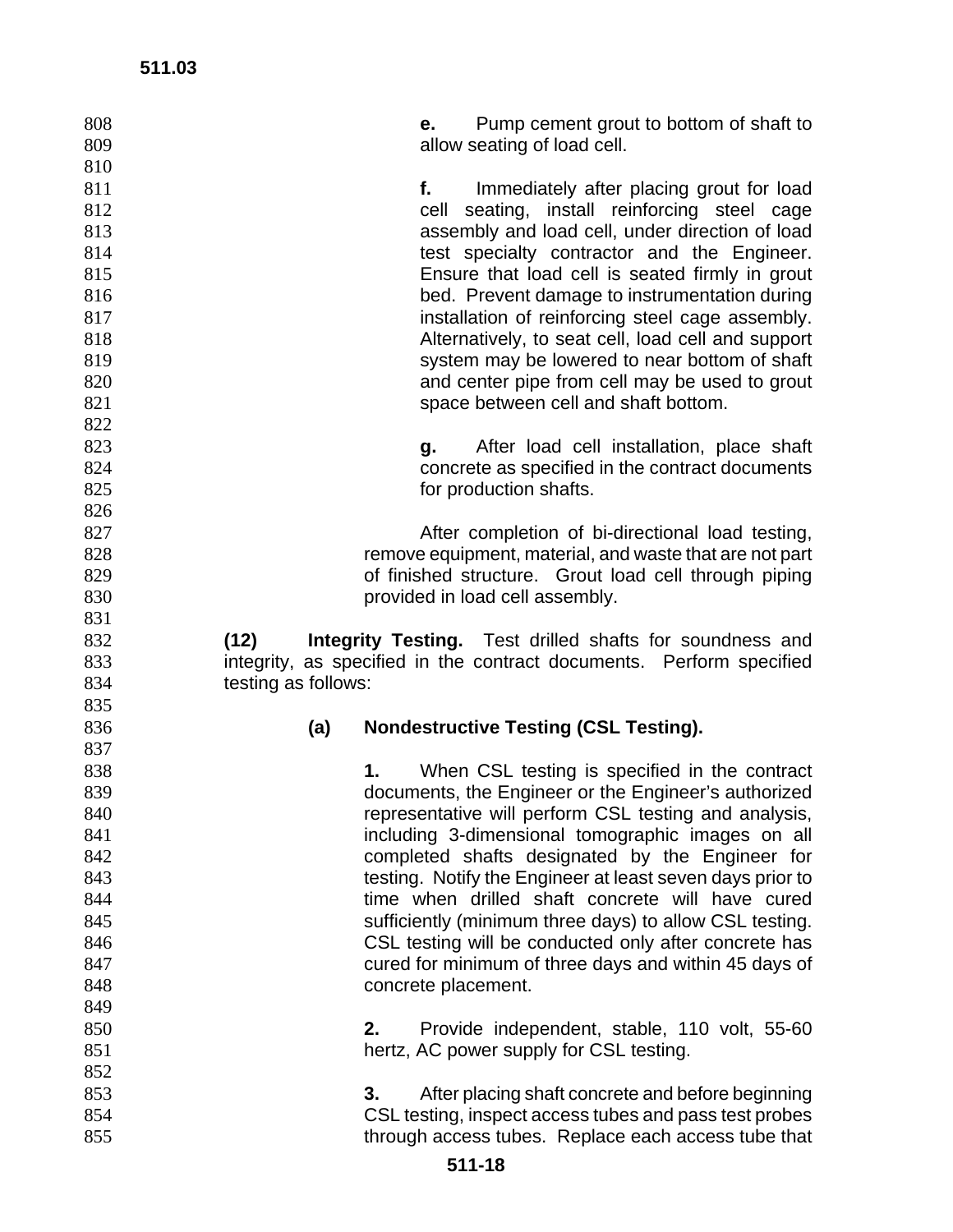856 test probe cannot pass through, at no increase in contract price or contract time, with 2-inch diameter hole cored through concrete for entire shaft length. Unless otherwise directed by the Engineer, locate cored hole approximately 6 inches inside shaft reinforcing steel, without damaging steel. Log descriptions of inclusions and voids in cored holes and submit copy of log. **Identify as to location and preserve findings from cored** holes. Make these findings available for inspection by 865 the Engineer.

**4.** Prior to CSL testing, remove caps or plugs at top of access tubes. When removing caps or plugs, do not hammer or apply excess torque or other stresses to access tubes that could break bond between access **tubes and concrete.** If debonding is indicated by CSL test results, submit alternative test method to determine concrete integrity in debonded region. After the Engineer's acceptance, conduct alternative test method 875 at no increase in contract price or contract time.

**5.** Conduct CSL testing on minimum of 50 percent of shafts in which CSL test access tubes have been **installed.** For bridge shafts, apply 50 percent testing **rate on a pier-by-pier basis.** Test a minimum of one shaft per pier. For retaining wall shafts, apply 50 percent testing rate to each wall. Conduct CSL testing on first shaft constructed at each bridge and retaining wall. After initial testing, the Engineer will determine if **further CSL testing will be required, and if so, will** identify those shafts to be tested.

**6.** Submit results and analysis of CSL testing for each shaft tested. The Engineer will determine final acceptance of each tested shaft, based on CSL test results and analysis; and will provide response to Contractor within three working days after receiving test results and analysis submittal.

**7.** The Engineer may require that additional shafts be tested. If additional testing indicates the presence of defects in the additional shafts, the Contractor shall assume testing and delay costs resulting from additional 899 testing. If additional testing indicates no defects, additional testing and delay costs will be the State's responsibility; and if shaft construction is on critical path of the Contractor's schedule, a time extension equal to the delay created by additional testing will be granted.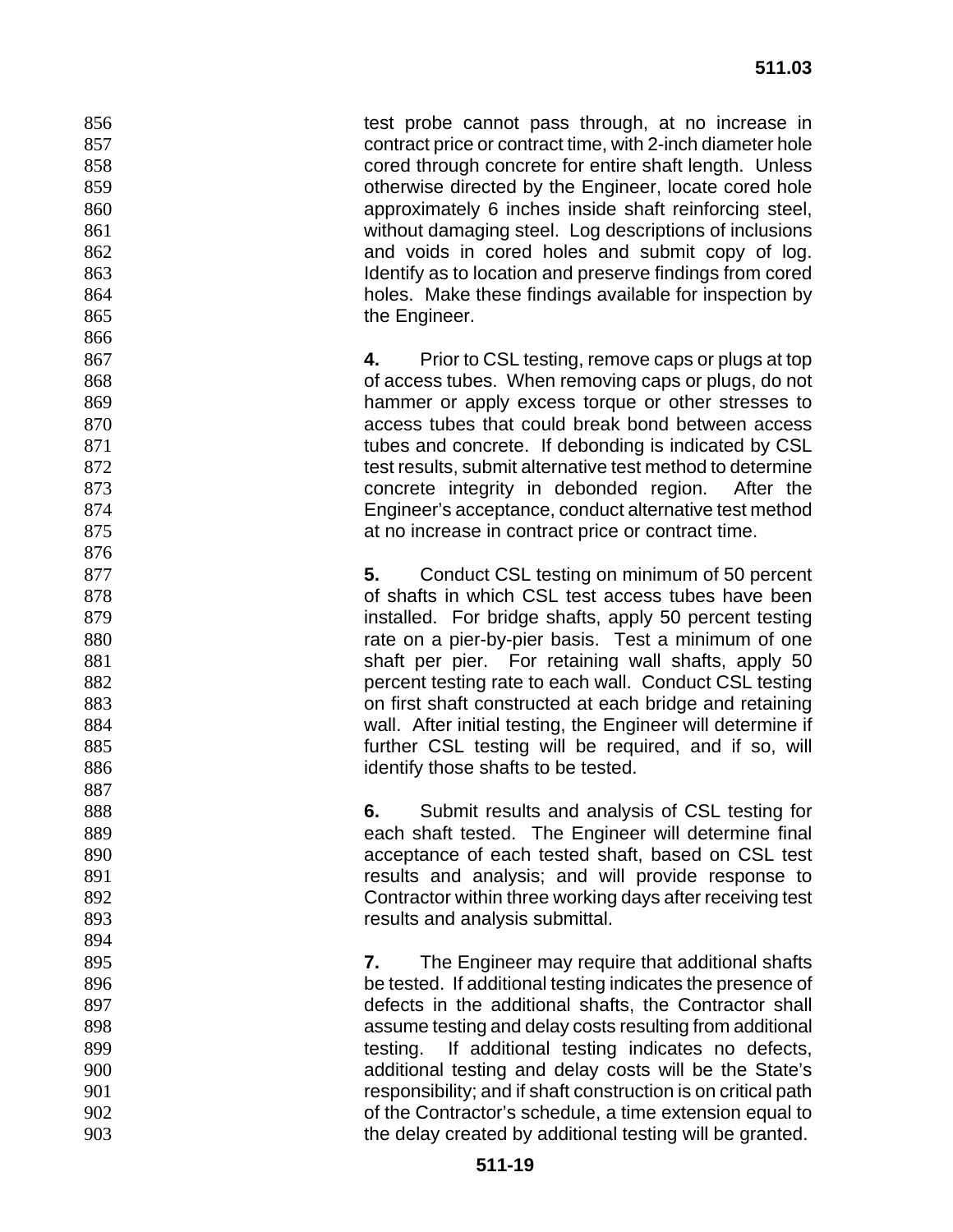| 904 |     |                                                                   |
|-----|-----|-------------------------------------------------------------------|
| 905 |     | Submit remedial action plan for all shafts<br>8.                  |
| 906 |     | determined by the Engineer to be unacceptable,                    |
| 907 |     | including calculations and working drawings necessary             |
| 908 |     | to support modifications to shaft dimensions or layout            |
| 909 |     | required by the contract documents. Begin repair                  |
| 910 |     | operations only after the Engineer accepts remedial               |
| 911 |     | action plan.                                                      |
| 912 |     |                                                                   |
| 913 |     | At the discretion of the Engineer, coring, as<br>9.               |
| 914 |     | specified in Subsection $511.03(C)(12)(b)$ – Coring, to           |
| 915 |     | determine shaft integrity will be required.                       |
| 916 |     |                                                                   |
| 917 |     | 10.<br>After tests are completed, dewater and                     |
| 918 |     | completely fill with grout, all access tubes and cored            |
| 919 |     | holes. Use grout tubes that extend to bottom of tube or           |
| 920 |     | hole to fill access tubes or cored holes.                         |
| 921 |     |                                                                   |
| 922 | (b) | Coring.                                                           |
|     |     |                                                                   |
| 923 |     | Core inspection holes on 5 percent of production<br>1.            |
| 924 |     | shafts.                                                           |
|     |     |                                                                   |
| 925 |     | Core a 3-inch diameter vertical hole, centrally<br>2.             |
| 926 |     | located, throughout full depth of drilled shafts                  |
| 927 |     | designated by the Engineer. Fill cored holes with non-            |
| 928 |     | shrink grout of the same minimum strength as drilled              |
| 929 |     | shaft.                                                            |
|     |     |                                                                   |
| 930 |     | (13) Corrective Action. Fill with grout, all voids or separations |
| 931 |     | revealed by integrity testing, using the following procedures:    |
| 932 |     |                                                                   |
| 933 | (a) | Core additional holes, as ordered by the Engineer, to             |
| 934 |     | define flow path to the void. Place grout tube in cored hole      |
| 935 |     | with its tip adjacent to the void. Seal hole and inject cement    |
| 936 |     | grout at a gage pressure of 10 pounds per square inch.            |
| 937 |     | Continue injection until refusal or until gage reads 15 pounds    |
| 938 |     | per square inch, whichever occurs first.                          |
| 939 |     |                                                                   |
| 940 | (b) | Use one part Type I portland cement and two and one-              |
| 941 |     | half parts sand (by volume), from which all sizes larger than     |
| 942 |     | No. 8 have been removed, and with just sufficient water to        |
| 943 |     | provide fluidity and compressive strength equal to compressive    |
| 944 |     | strength of drilled shaft concrete.                               |
| 945 |     |                                                                   |
| 946 |     |                                                                   |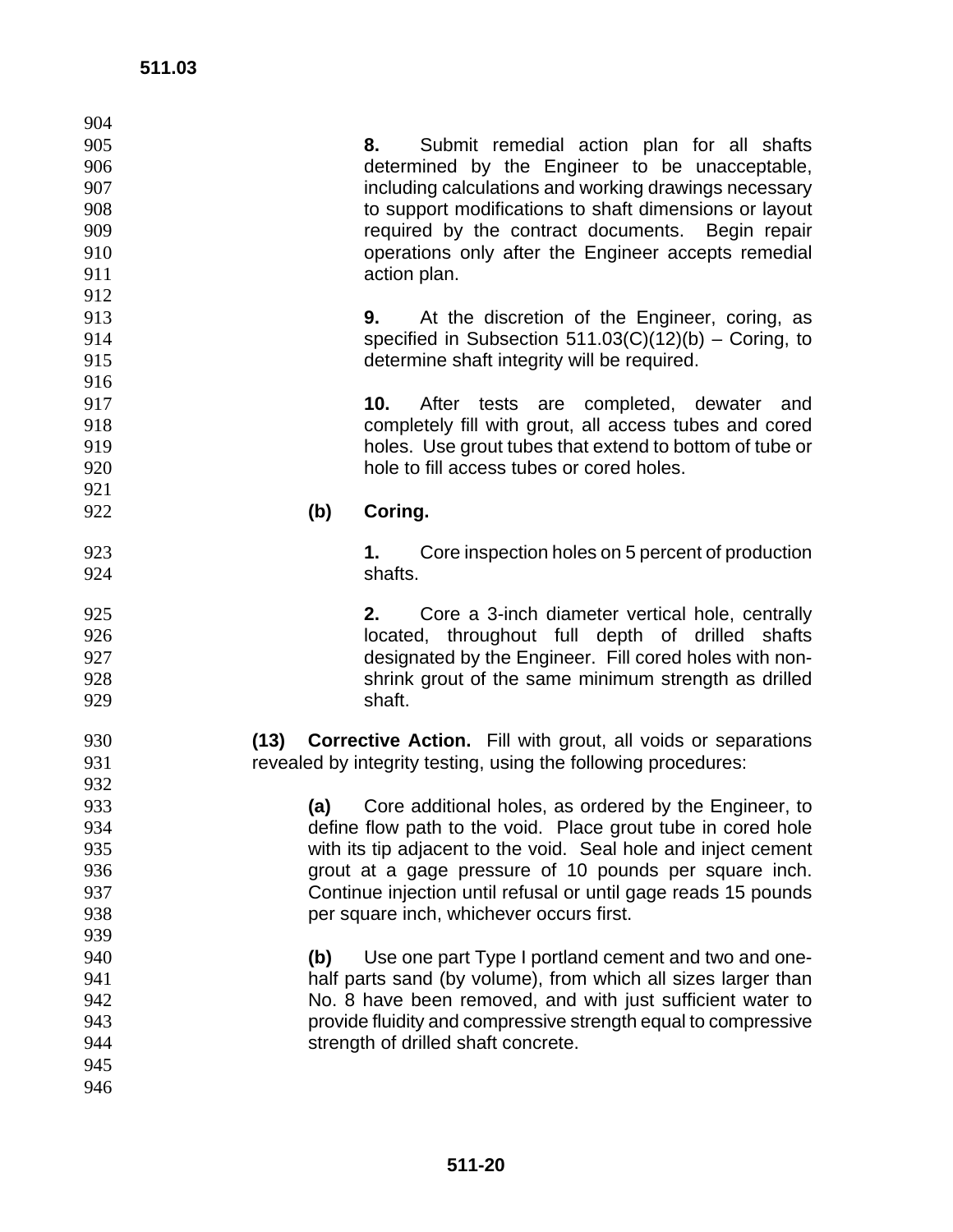**(c)** After inspection and after all voids have been filled and accepted by the Engineer (proof coring may be required, at the discretion of the Engineer), fill cored holes completely with specified grout.

**(d)** Submit alternative corrective methods for review and acceptance prior to use.

**(e)** Perform corrective actions at no additional increase in contract price or contract time.

**(14) Revised Concreting Procedure.** If voids or inclusions are found through testing, submit revised concreting procedure for new shafts. Indicate steps to be taken to eliminate such voids in the future. Continuation of shaft concreting will not be allowed until the Engineer has accepted revised procedure. Prepare and submit revised concreting procedure at no additional increase in contract price or contract time and with no extension of time allowed.

# **511.04 Measurement.**

**(A)** Furnishing drilled shaft drilling equipment; and furnishing instrumentation and collecting data will be paid on a lump sum basis. Measurement for payment will not apply.

**(B)** The Engineer will measure obstruction per hour in accordance with the contract documents. Once the Engineer authorizes compensation for obstruction removal, duration of obstruction removal, including time required for obstruction disposal, will be measured for payment. Depth of obstruction removed will be subtracted from total depth measured for payment under other applicable drilled shaft excavation pay items.

**(C)** The Engineer will measure load test per each in accordance with the contract documents.

**(D)** The Engineer will measure drilled shaft per linear foot. The Engineer will compute length between plan top of shaft elevation and final bottom of shaft elevation.

- **(E)** The Engineer will measure standard excavation per linear foot along shaft centerline, including bells.
- **(F)** The Engineer will measure special excavation per linear foot along shaft centerline, including bells, from elevation authorized by the Engineer as the accepted shaft bottom elevation.
-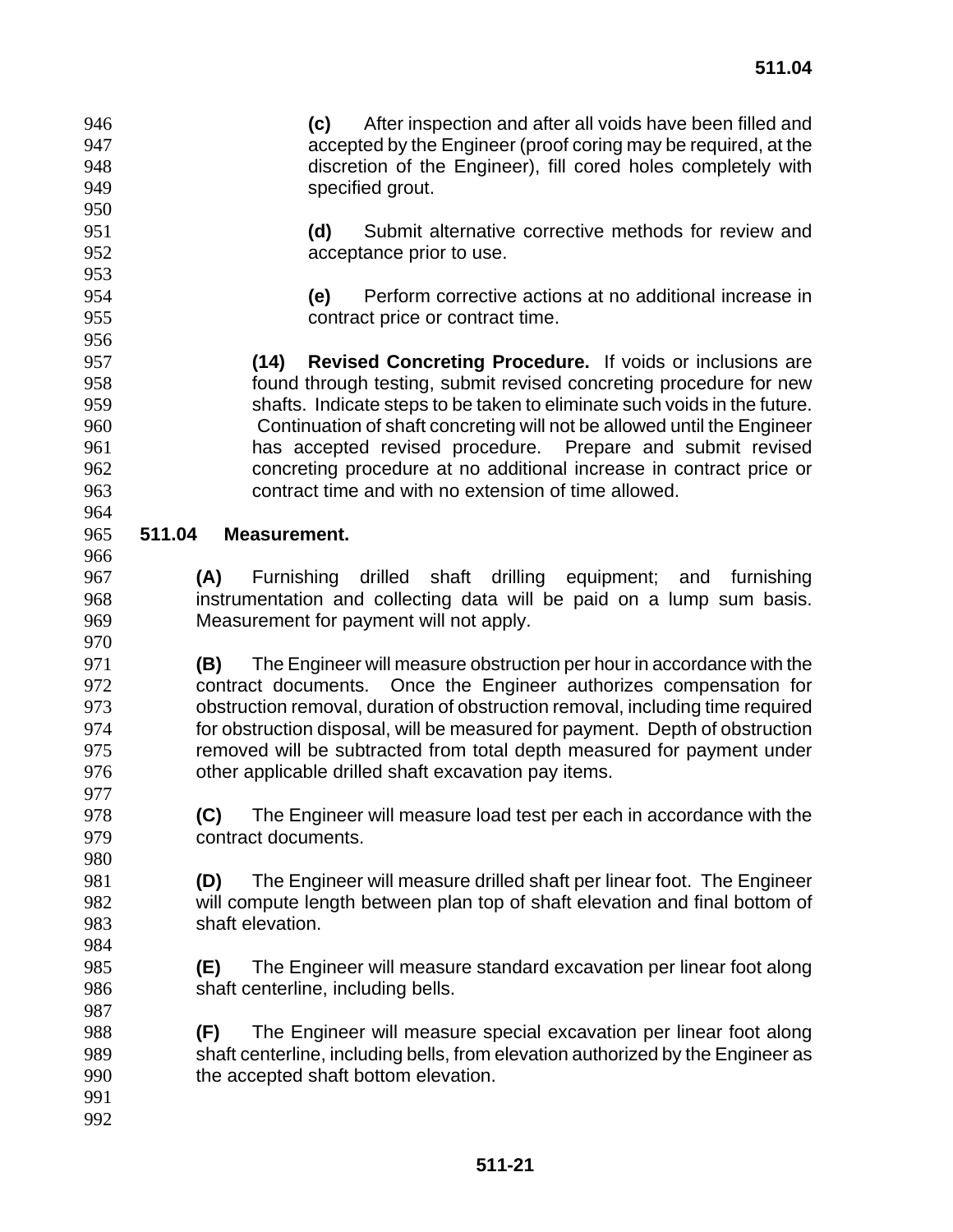**(G)** The Engineer will measure unclassified shaft excavation per linear foot, along shaft centerline, including bells. The Engineer will compute length between plan top of shaft elevation to plan estimated tip elevation. **(H)** The Engineer will measure unclassified extra depth excavation per linear foot, along shaft centerline. The Engineer will compute length between plan estimated shaft tip elevation and final authorized and accepted shaft bottom elevation. **(I)** The Engineer will measure drilled shaft sidewall overreaming per linear foot, between plan elevation limits or as authorized by the Engineer. **(J)** The Engineer will measure trial shaft holes per linear foot. The Engineer will compute length between existing ground surface elevation at trial shaft hole center, before drilling, and authorized bottom elevation of hole, including bells. **(K)** The Engineer will measure coring samples (shaft excavation) per **linear foot.** The Engineer will compute length between bottom of shaft elevation and bottom of exploration hole, for each authorized exploration drilled below shaft excavation. **(L)** The Engineer will measure permanent casing per linear foot, along casing. The Engineer will compute length between top of shaft elevation or top of casing, whichever is lower, and bottom of casing, at each shaft location where permanent casing is used. **511.05 Payment.** The Engineer will pay for the accepted pay items listed below at the contract price per pay unit, as shown in the proposal schedule. Payment will be full compensation for the work prescribed in this section and the contract documents. The Engineer will pay for each of the following pay items when included in the proposal schedule: **Pay Item Pay Unit**  1029 Furnishing Drilled Shaft Drilling Equipment Lump Sum Lump Sum The Engineer will pay for: **(A)** 60 percent of the contract bid price when drilling equipment is on job 1034 site, assembled, and ready to drill foundation shafts. **(B)** 40 percent of the contract bid price upon completion of drilling shafts, and placing shaft concrete up to top of shafts. 1039 Furnishing Instrumentation and Collecting Data **Lump Sum**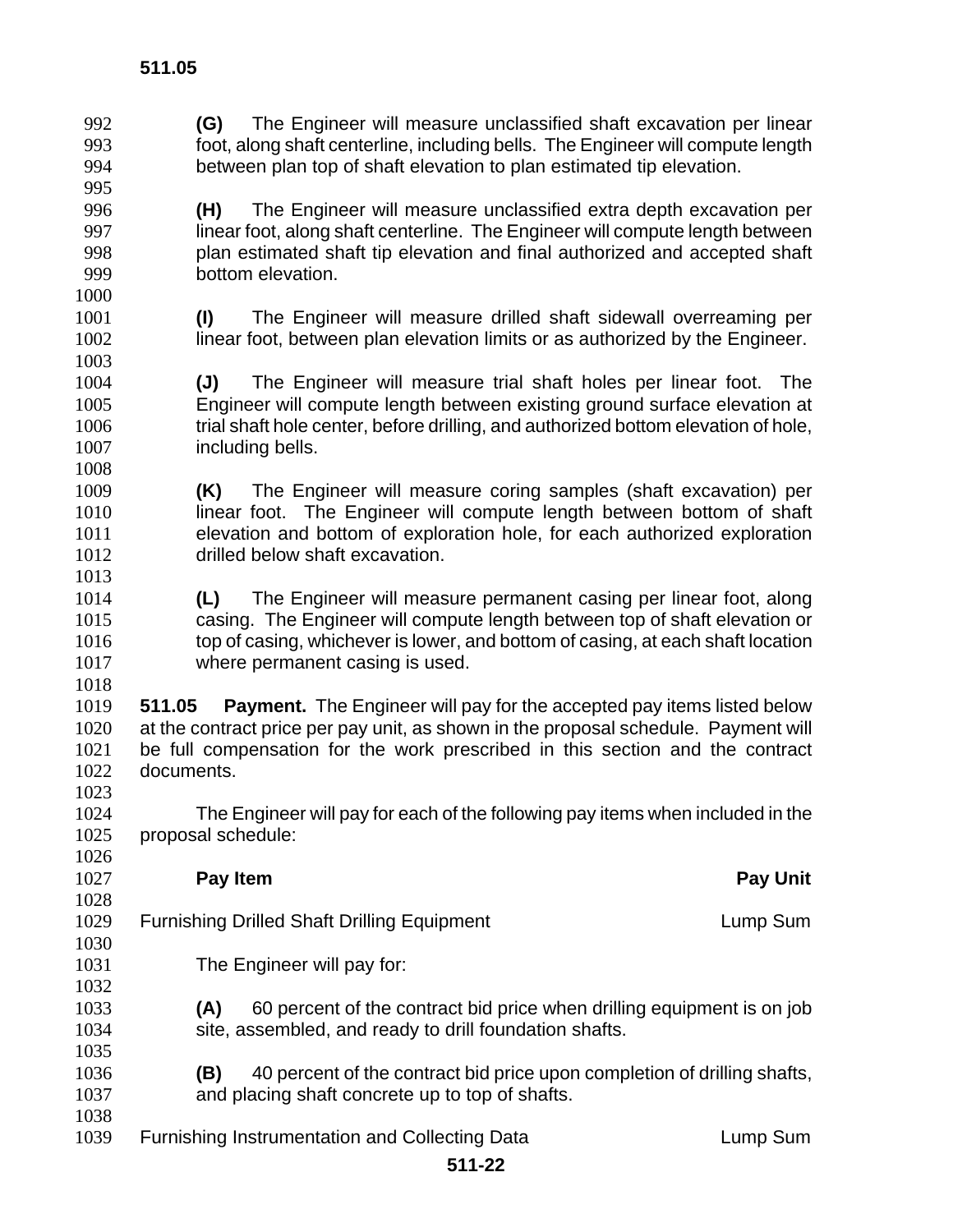| 1040<br>1041                 | Obstruction          |                     |                                                                                                                                                                                                                                                | Hour               |
|------------------------------|----------------------|---------------------|------------------------------------------------------------------------------------------------------------------------------------------------------------------------------------------------------------------------------------------------|--------------------|
| 1042<br>1043                 |                      |                     | The Engineer will pay for:                                                                                                                                                                                                                     |                    |
| 1044<br>1045<br>1046         |                      | (A)<br>obstruction. | 80 percent of the contract bid price upon completion of removing the                                                                                                                                                                           |                    |
| 1047<br>1048<br>1049<br>1050 |                      | (B)                 | 20 percent of the contract bid price upon removing and disposing of<br>the obstruction.                                                                                                                                                        |                    |
| 1051<br>1052<br>1053         |                      |                     | The maximum payment per designated obstruction shall not exceed<br>20 times the unit cost for standard excavation or unclassified excavation<br>whichever is less.                                                                             |                    |
| 1054<br>1055                 | <b>Load Test</b>     |                     |                                                                                                                                                                                                                                                | Each               |
| 1056<br>1057<br>1058         |                      |                     | The Engineer will pay for:                                                                                                                                                                                                                     |                    |
| 1059<br>1060                 |                      | (A)                 | 100 percent of the contract bid price upon completion of testing the<br>load and other related costs to performance of load test.                                                                                                              |                    |
| 1061<br>1062<br>1063         | <b>Drilled Shaft</b> |                     |                                                                                                                                                                                                                                                | <b>Linear Foot</b> |
| 1064<br>1065                 |                      |                     | The Engineer will pay for:                                                                                                                                                                                                                     |                    |
| 1066<br>1067                 |                      | (A)                 | 60 percent of the contract bid price upon completion of drilling.                                                                                                                                                                              |                    |
| 1068<br>1069<br>1070         |                      | (B)                 | 15 percent of the contract bid price upon completion of furnishing,<br>assembling, and placing steel cage.                                                                                                                                     |                    |
| 1071<br>1072                 |                      | (C)                 | 15 percent of the contract bid price upon completion of furnishing and<br>placing concrete.                                                                                                                                                    |                    |
| 1073<br>1074<br>1075         |                      | (D)                 | 10 percent of the contract bid price upon completion of removing and<br>disposing of excavated material.                                                                                                                                       |                    |
| 1076<br>1077<br>1078         |                      |                     | <b>Standard Excavation</b>                                                                                                                                                                                                                     | <b>Linear Foot</b> |
| 1079<br>1080                 |                      |                     | The Engineer will pay for:                                                                                                                                                                                                                     |                    |
| 1081<br>1082<br>1083<br>1084 |                      | (A)<br>equipment.   | 80 percent of the contract bid price upon completion of excavating for<br>drilled shaft by using conventional tools include augers fitted with soil or rock<br>teeth, drilling buckets, and overreaming (belling buckets) attached to drilling |                    |
| 1085<br>1086<br>1087         |                      | (B)                 | 20 percent of the contract bid price upon completion of removing and<br>disposing of excavated material.                                                                                                                                       |                    |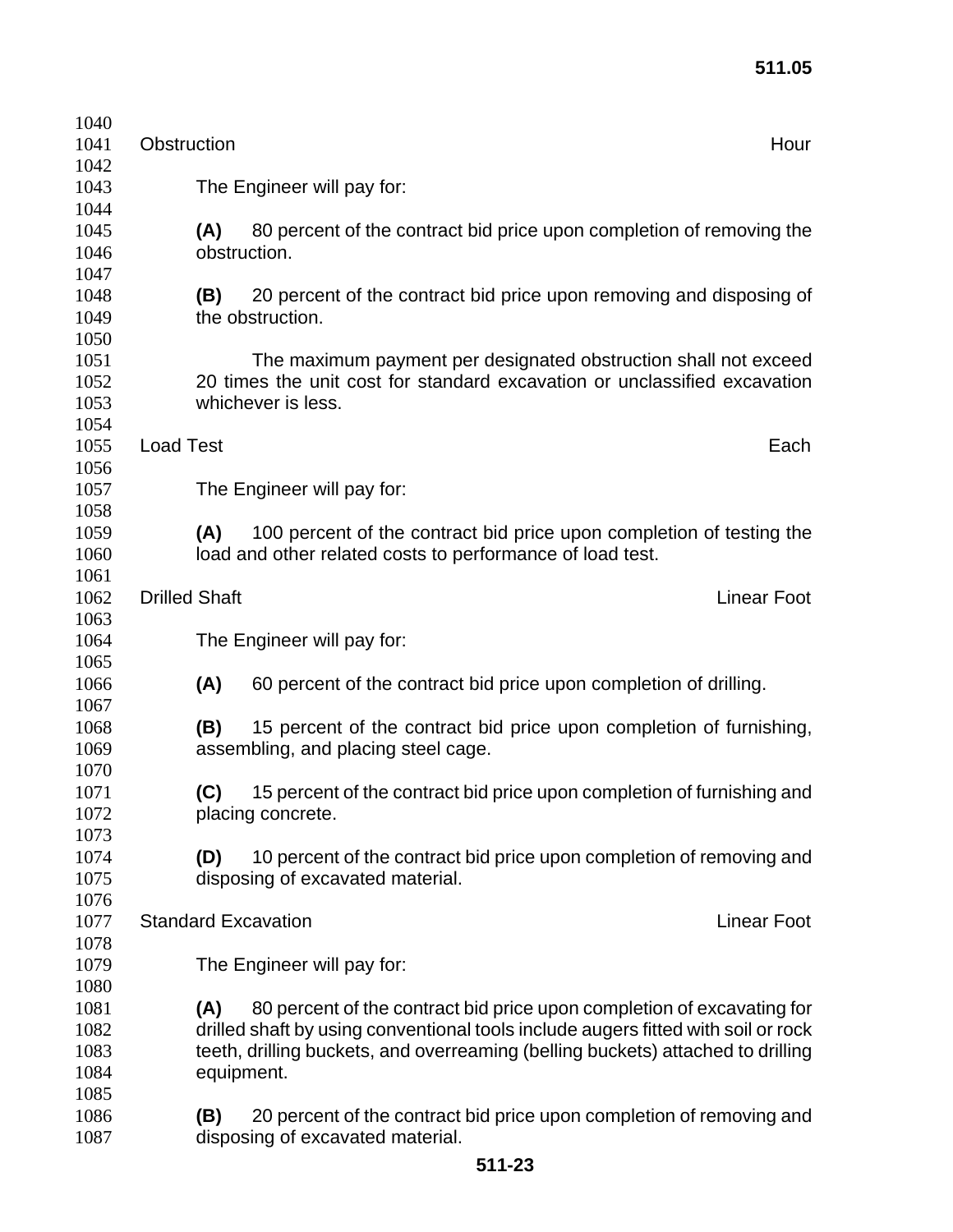| 1088<br>1089 | <b>Special Excavation</b>  |                                                                                | <b>Linear Foot</b> |  |  |
|--------------|----------------------------|--------------------------------------------------------------------------------|--------------------|--|--|
| 1090         |                            |                                                                                |                    |  |  |
| 1091         | The Engineer will pay for: |                                                                                |                    |  |  |
| 1092         |                            |                                                                                |                    |  |  |
| 1093         | (A)                        | 80 percent of the contract bid price upon completion of excavating by          |                    |  |  |
| 1094         |                            | using special tools or other acceptable procedures to advance the hole.        |                    |  |  |
| 1095         |                            |                                                                                |                    |  |  |
| 1096         | (B)                        | 20 percent of the contract bid price upon completion of removing and           |                    |  |  |
| 1097         |                            | disposing of excavated material.                                               |                    |  |  |
| 1098         |                            |                                                                                |                    |  |  |
| 1099         |                            | <b>Unclassified Shaft Excavation</b>                                           | <b>Linear Foot</b> |  |  |
| 1100         |                            |                                                                                |                    |  |  |
| 1101         |                            | The Engineer will pay for:                                                     |                    |  |  |
| 1102         |                            |                                                                                |                    |  |  |
| 1103         | (A)                        | 60 percent of the contract bid price upon completion of using slurry,          |                    |  |  |
| 1104         |                            | using drilling equipment, blasting, using special tools and drilling equipment |                    |  |  |
| 1105         |                            | to excavate shaft                                                              |                    |  |  |
| 1106         |                            |                                                                                |                    |  |  |
| 1107         | (B)                        | 20 percent of the contract bid price upon completion of furnishing and         |                    |  |  |
| 1108         |                            | installing temporary casing                                                    |                    |  |  |
| 1109         |                            |                                                                                |                    |  |  |
| 1110         | (C)                        | 20 percent of the contract bid price upon completion of removing and           |                    |  |  |
| 1111         |                            | disposing of excavated material.                                               |                    |  |  |
| 1112         |                            |                                                                                |                    |  |  |
| 1113         |                            | Unclassified Extra Depth Excavation                                            | <b>Linear Foot</b> |  |  |
| 1114         |                            |                                                                                |                    |  |  |
| 1115         |                            | The Engineer will pay for:                                                     |                    |  |  |
| 1116         |                            |                                                                                |                    |  |  |
| 1117         | (A)                        | 80 percent of the contract bid price upon completion of excavating             |                    |  |  |
| 1118         |                            | below bottom of shaft elevations including permanent casing.                   |                    |  |  |
| 1119         |                            |                                                                                |                    |  |  |
| 1120<br>1121 | (B)                        | 20 percent of the contract bid price upon completion of removing and           |                    |  |  |
| 1122         |                            | disposing of excavated material.                                               |                    |  |  |
| 1123         |                            | Only when authorized by the Engineer, the Engineer will pay for the            |                    |  |  |
| 1124         |                            | accepted unclassified extra depth excavation at 150 percent of the contract    |                    |  |  |
| 1125         |                            | unit price per linear foot of the diameter specified.                          |                    |  |  |
| 1126         |                            |                                                                                |                    |  |  |
| 1127         |                            | <b>Drilled Shaft Sidewall Overreaming</b>                                      | <b>Linear Foot</b> |  |  |
| 1128         |                            |                                                                                |                    |  |  |
| 1129         |                            | The Engineer will pay for:                                                     |                    |  |  |
| 1130         |                            |                                                                                |                    |  |  |
| 1131         | (A)                        | 80 percent of the contract bid price upon completion of overreaming            |                    |  |  |
| 1132         |                            | sidewall drilled shaft.                                                        |                    |  |  |
| 1133         |                            |                                                                                |                    |  |  |
| 1134         | (B)                        | 20 percent of the contract bid price upon completion of removing and           |                    |  |  |
| 1135         |                            | disposing of excavated material.                                               |                    |  |  |